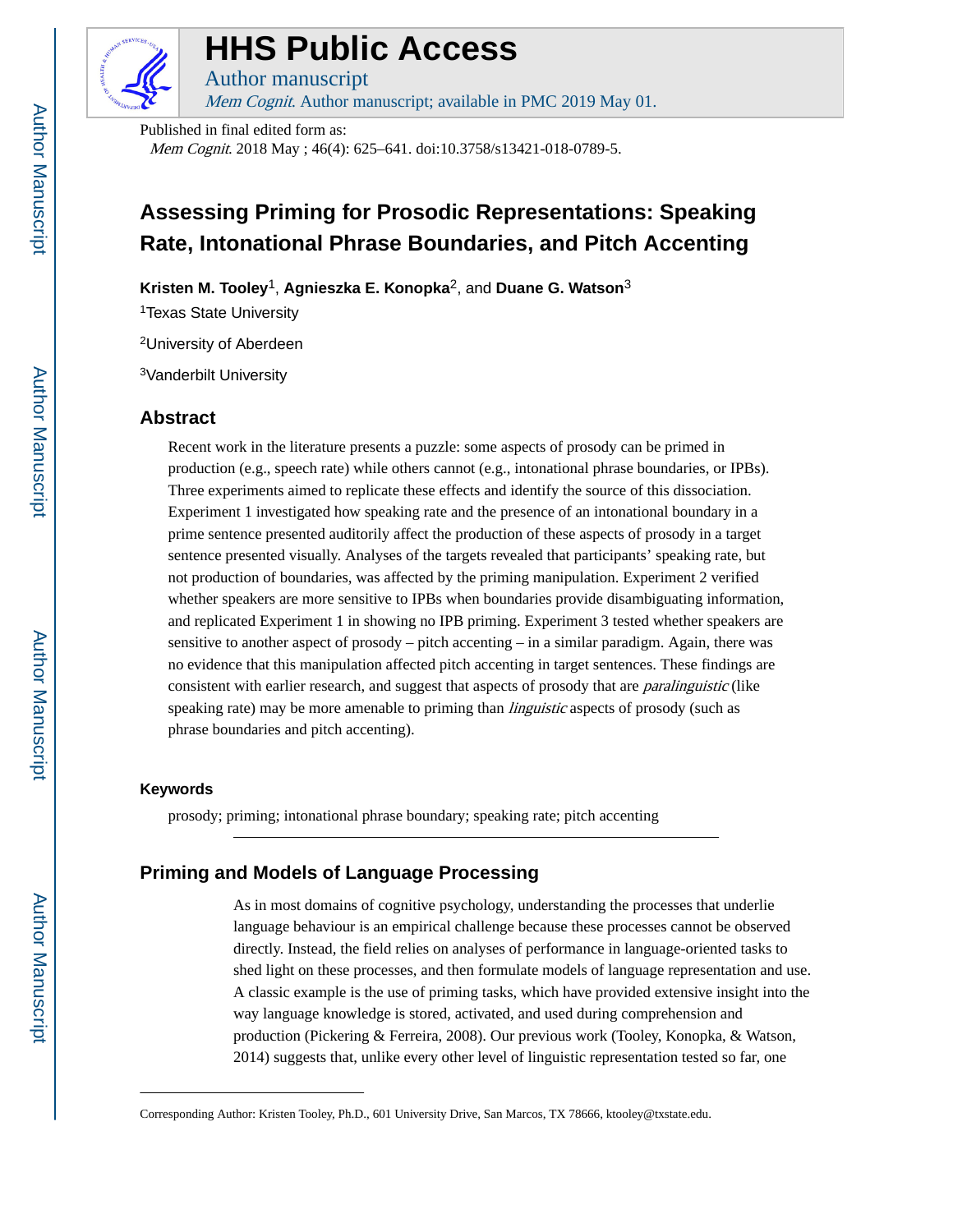aspect of prosody – intonational phrase boundaries (IPBs) – is not amenable to priming. A further puzzle is that previous work has suggested that another aspect of prosody – speech rate – is primeable (Jungers, Palmer, & Speer, 2002; Jungers & Hupp, 2009). In this paper, we first aim to replicate this prosodic priming asymmetry in one experiment; then we investigate priming for IPBs and pitch accenting in two further experiments to assess the similarity of the underlying representations of these aspects of prosody. Below we first discuss the role of priming in language research and the types of inferences made from priming effects. Then we present three studies investigating priming of intonational boundaries, speech rate, and pitch accenting.

# **Priming as a Method**

The term priming usually refers to a facilitation of a construction/retrieval mechanism that the language user deploys due to recent experience with similar representations. For example, in *lexical* priming studies, participants are normally faster in lexical decision tasks after exposure to related words (e.g., Meyer & Schvaneveldt, 1971). These findings helped to motivate models of semantic memory (Collins & Quillian, 1970; Collins & Loftus, 1975; see also Gabora, Rosch, & Aerts, 2008; Rosch, 1975) and lexical ambiguity resolution (e.g., Swinney, 1979), and they paved the way for more specific models of lexical access during comprehension (McClelland, & Elman, 1986; Vigliocco, Vinson, Damian, & Levelt, 2002).

More recently, priming tasks have also been used to investigate complex representations like syntactic structure. Studies of *syntactic priming* show that speakers reuse recently processed structures when producing novel sentences, such as when describing pictured events or completing sentence preambles (Bock, 1986; see Pickering & Ferreira, 2008, for a review). Priming also occurs in dialogue, including alignment of terminology (Brennan & Clark, 1996; Schober & Clark, 1989) and syntactic structures (Branigan, Pickering, & Cleland, 2000) between conversation partners, as well as higher-level representations, like situation models (Reiter & Moore, 2014; Schober, 1993). Such findings helped motivate the Interactive Alignment Model (Garrod & Pickering, 2004), which posits a language mechanism that causes language users to adapt their linguistic representations to those of their conversation partners in order to facilitate communication.

Thus, priming tasks provide a fruitful avenue to study the mental representations and processing of language: the extent to which priming is observed for a specific aspect of language has implications for whether, and how, that information is represented during processing. Recently, priming tasks have also been used to investigate how different aspects of prosody are represented and planned during production (Jungers & Hupp, 2009; Tooley, Konopka, & Watson, 2014). This line of research provides novel and important evidence about the nature of prosodic representations and helps to establish where prosody fits in a process model of language production.

# **Priming for Prosodic Representations**

Prosody refers to acoustic aspects of spoken language that are not specific to individual vowels or consonants, but to larger units such as words or phrases in an utterance, such as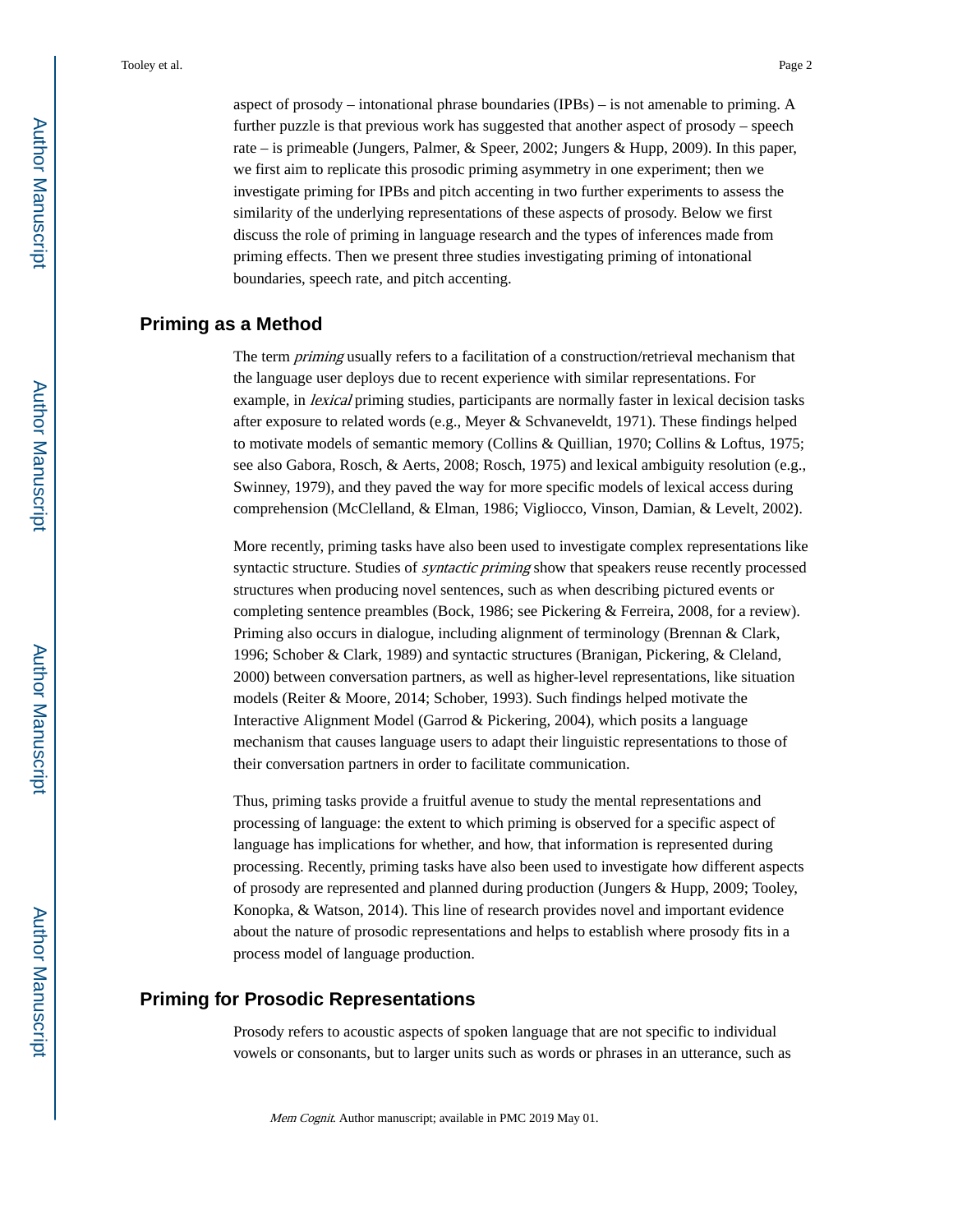rhythm, pitch, intonation, and speech rate. Intonational phrasing refers to perceptual groupings of words within an utterance. Intonational phrases are separated by intonational phrase boundaries (IPBs), which are perceived as pauses, and can be recognized by a pause in sound energy and/or lengthening of the pre-boundary word and tonal movement at the end of the phrase (see Wagner & Watson, 2010, for a review). How this aspect of prosody is represented and planned during production processes is still unclear. However, if IPBs are a structuring property of spoken language (grouping words together in time) in the same way that syntax is a structuring property of language (grouping words into grammatical phrases), they may be expected to prime in the same way that syntactic structures can be primed.

Yet, our earlier work in this area found no evidence of priming for IPBs (Tooley et al., 2014). We manipulated the presence of a boundary at two syntactic locations in prime sentences that were presented to participants auditorily. Participants repeated the prime sentences, and then silently read and repeated a visually presented target sentence out loud, from memory. In three experiments, participants produced pauses at the primed locations in the prime sentences they repeated, but these effects did not carry over to the target sentences. This was the case whether participants repeated back the prime sentence (Experiment 2) or not (Experiment 3) before receiving the target sentence. These findings are markedly different from priming effects observed at other levels of linguistic representation, including syntax, where experience with a prime sentence reliably affects syntactic choice in a target sentence (e.g., Bock, 1986; Pickering & Branigan, 1998). To our knowledge, intonational boundary production may be the only aspect of linguistic representation reported thus far that is not amenable to priming.

One possible explanation for the lack of IPB priming is that speakers do not create a separate, abstract plan for when and where to produce boundaries in a sentence. Thus, there may be no representation to prime. Instead, boundaries may be triggered by cues from the syntactic and semantic processing stages (see Tooley et al., 2014 for a production model that incorporates this account of IPBs).

While these findings offer an explanation for how one aspect of prosody may be represented during planning, they also present a puzzle. There are a number of reports of robust priming effects for different aspects of prosody. For example, interlocutors' F0 and intensity become more alike over the course of a conversation (de Looze et al., 2014; Levitan, Rivka, & Hirschberg, 2011; Ward & Litman; 2007). This entrainment is linked to real-world behavior. For example, the amount of prosodic convergence that occurs in a conversation can be used to predict positive and negative affect in couples undergoing marriage counselling (Lee et al., 2010). Additional work suggests that prosodic entrainment can interact with the content of the conversation: couples who entrain while discussing a conflict are less likely to resolve that conflict (Weidman, Breen, & Haydon, 2016). Although this line of work shows that there is a strategic or communicative dimension to prosodic entrainment, it also points to the possibility of priming occurring for the underlying prosodic representation.

There is also clear evidence of prosodic priming for *speech rate* in non-conversational tasks that closely resemble traditional priming paradigms (Jungers, Palmer, & Speer, 2002; Jungers & Hupp, 2009). Jungers and Hupp (2009) auditorily presented participants with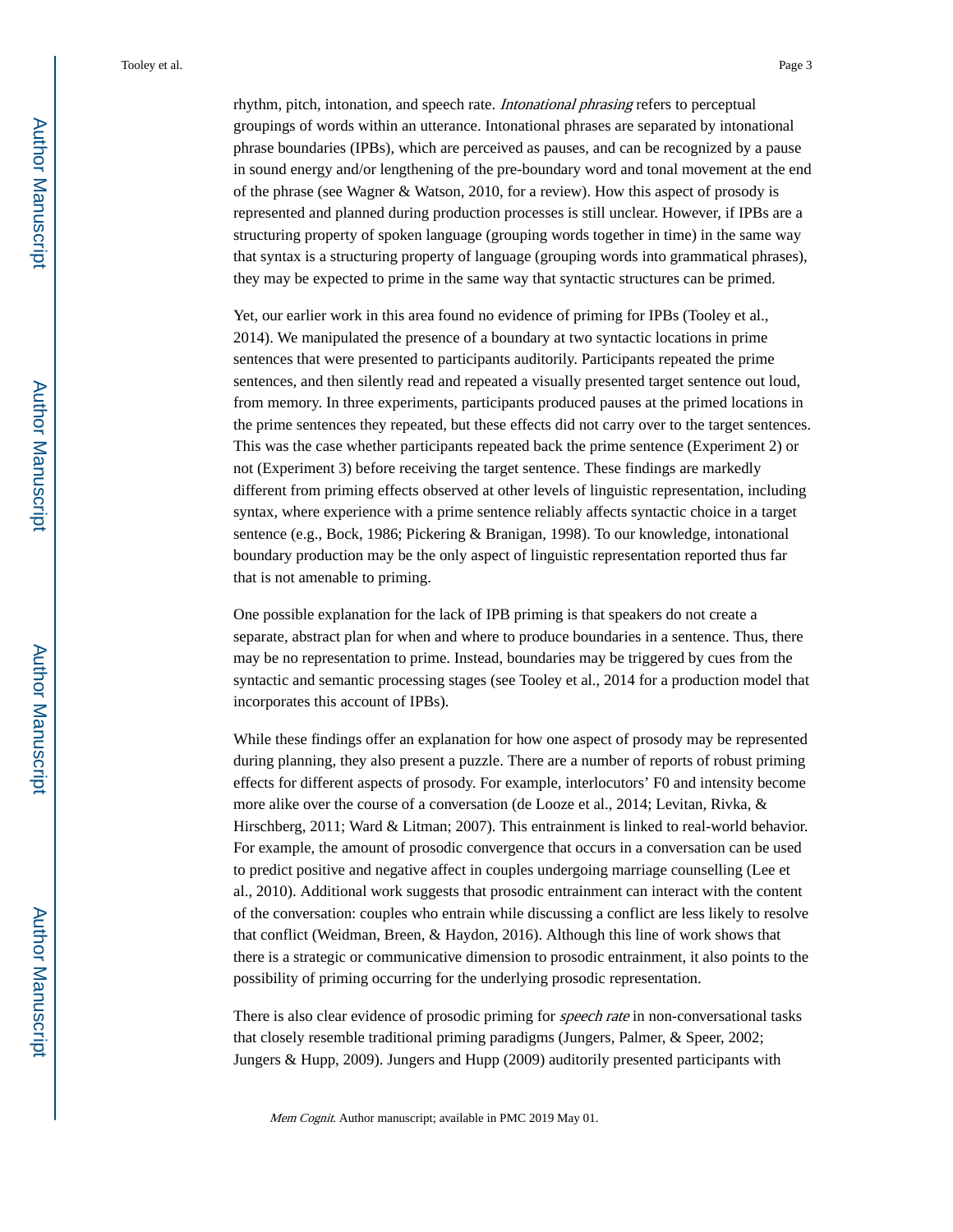three prime sentences, spoken at a fast or slow rate, while they viewed a clipart image depicting the meaning of each sentence. Participants were then asked to describe a new target image. The rate of their productions for target sentences depended on the rate of the prime sentences they heard (target speech rate was faster after fast primes and slower after slow primes). The fact that encountered speech rate does prime speaking rate of later utterances suggests that speech rate may be planned separately from other representations.

If different aspects of prosody share a common type of underlying representation and are planned at a similar stage of processing, then in principle they should be equally primeable. Yet the evidence presented above suggests that this is not the case: unlike speech rate, we have no evidence that IPBs can be primed. We extend this work in the current study by testing whether the same type of linguistic representations underlie three different aspects of prosody: speech rate, intonational boundaries, and pitch accents. We use a priming paradigm again to test whether production of these aspects of prosody persists from one sentence to another.

The goal of Experiment 1 was to verify that the priming asymmetry between speech rate and IPBs exists when investigated within the same experiment. Thus, assessing priming for speech rate and IPBs in one experiment is critical to eliminate the possibility that differences in participants and methodology across studies produced the observed differences in priming. Next, Experiment 2 verified whether priming for intonational phrase boundaries may occur only when these boundaries have communicative value. Finally, Experiment 3 tested the validity of our conclusions for IPBs by examining priming of an aspect of prosody that has not been investigated previously: pitch accenting. If the lack of priming for IPBs is due to processing constraints or representational constraints on this specific aspect of prosody, one might expect other aspects of prosody (i.e., pitch accenting) to show priming. However, if both IPBs and pitch accenting are found to be immune to priming manipulations, this supports the claim that not all aspects of prosody are subsumed under the same processing stage.

# **Experiment 1**

Experiment 1 used a prime-target paradigm to test whether boundary placement and speech rate of prime sentences can influence the production of new target sentences. Participants listened to and immediately repeated back the prime sentences they heard. These sentences either had no intonational phrase boundaries or had a boundary spliced in at a syntactically preferred location. The sentences were then resynthesized to be either 10% faster or 10% slower than the originally recorded speaking rate (i.e., the naturally produced rate of the speaker). Primes were followed by target trials, where speakers silently read a novel sentence and then repeated it aloud from memory. Durational and perceptual measures were used to determine whether participants persisted in producing the speech rate and IPBs that they heard in the primes when producing the target sentences.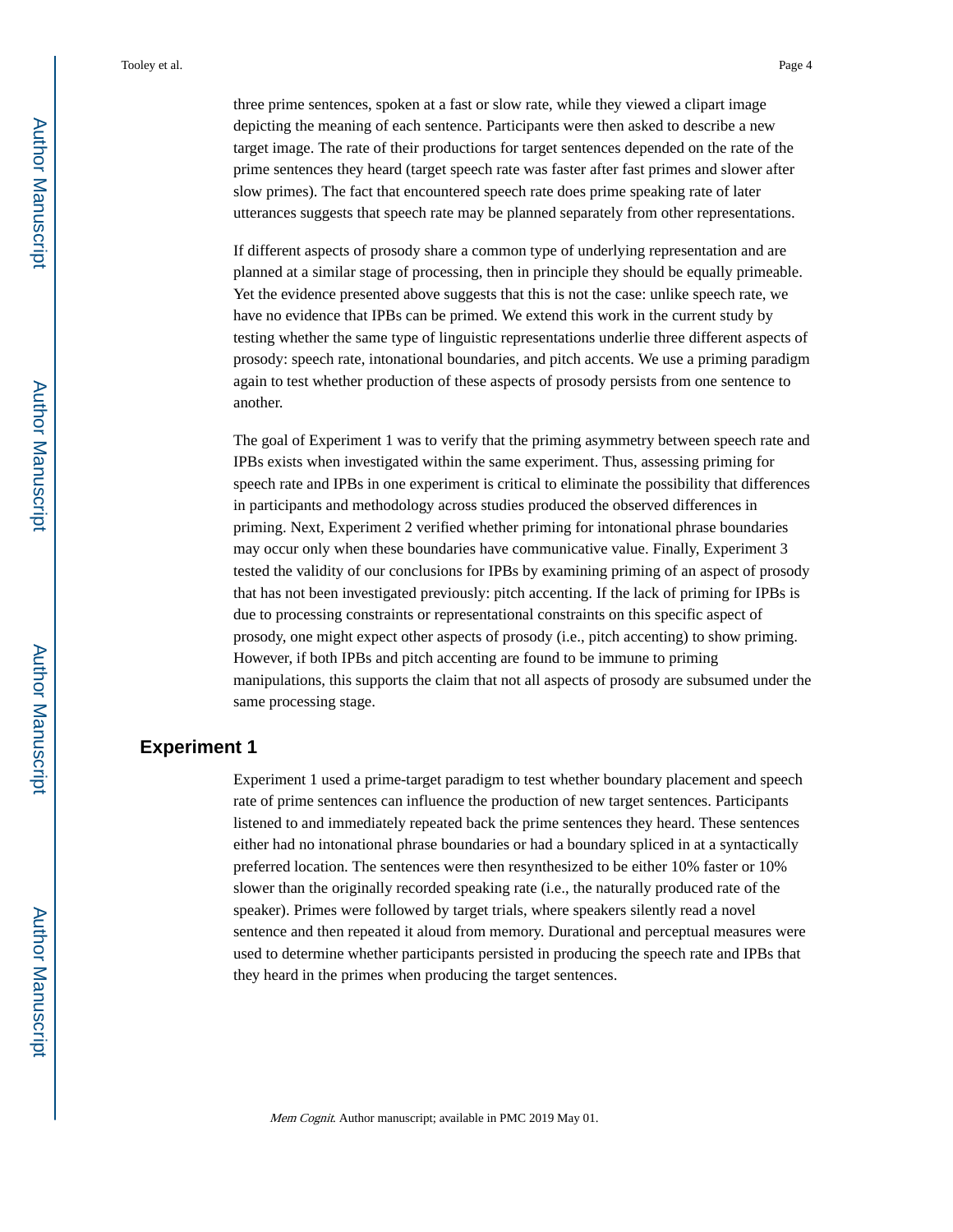# **Method**

**Participants—**64 students from the University of Illinois participated for course credit. Participants in all 3 experiments were native speakers of English with normal hearing and normal (or corrected-to-normal) vision.

**Materials—**We used the experimental sentences from Tooley et al. (2014). The experimental set consisted of 40 items: 20 sentences with relative clauses (e.g., The dolphin that tossed the ball wanted a reward for his trick) and 20 sentences with main clauses (e.g., The girl bought new clothes at the mall today; Appendix A). Two sentences with the same syntactic structure were yoked together to create 20 prime-target pairs (10 main-clause and 10 relative-clause pairs).

To create the boundary manipulation, two versions of each sentence were initially recorded by a native English speaker: one with and one without an IPB at the critical location. The critical boundary location followed the second noun (e.g., The dolphin that tossed the ball// wanted a reward for his trick), as the clause boundary and boundary between the noun and verb phrases make this a natural location for a boundary (e.g. Truckenbrodt, 1999; Watson & Gibson, 2004). For the purpose of our analyses, the critical boundary region includes the word immediately preceding the boundary, the boundary itself, and the word after the boundary. All experimental sentences were created by splicing critical regions from recordings of each condition into a neutral carrier sentence that had no prosodic boundaries. This ensured that the prosody of regions that were outside of the critical region did not influence perception of the critical region. This splicing procedure was used to create sentences in the control condition (with no boundaries) as well as the experimental condition (with a boundary at the critical region). On average, sentences with a boundary were approximately 400 ms longer than those with no boundaries. The sentences were then subjected to a rate manipulation using a rate-resynthesizing script in PRAAT that created two sentence versions that were 10% slower and 10% faster than the original sentences respectively. (The stimuli are available at the following link: [https://dataverse.tdl.org/](https://dataverse.tdl.org/dataset.xhtml?persistentId=doi:10.18738/T8/LHQZDQ) [dataset.xhtml?persistentId=doi:10.18738/T8/LHQZDQ](https://dataverse.tdl.org/dataset.xhtml?persistentId=doi:10.18738/T8/LHQZDQ)).

The boundary manipulation crossed with the rate manipulation yielded four conditions: fast sentences without boundaries, fast sentences with boundaries, slow sentences without boundaries, and slow sentences with boundaries. Both factors were counterbalanced withinparticipants and within-items, so each participant saw each sentence in only one of these conditions. Within lists, each participant received 5 items in each of the four conditions. Additionally, each sentence could appear both as a prime and as a target. Thus, we created eight lists of stimuli to counterbalance the four conditions as well as the prime/target status of each sentence (referred to as Sentence Position below) on that list. The experimental sentences were arranged such that no more than two items from the same condition followed one another. Targets always immediately followed primes, and three filler sentences intervened between all prime-target pairs.

Filler sentences included a variety of syntactic structures (e.g., cleft constructions, sentences with fronted prepositional phrases, sentences with that-complements, and sentences with fronted temporal phrases). To reduce the salience of the manipulations in the primes, the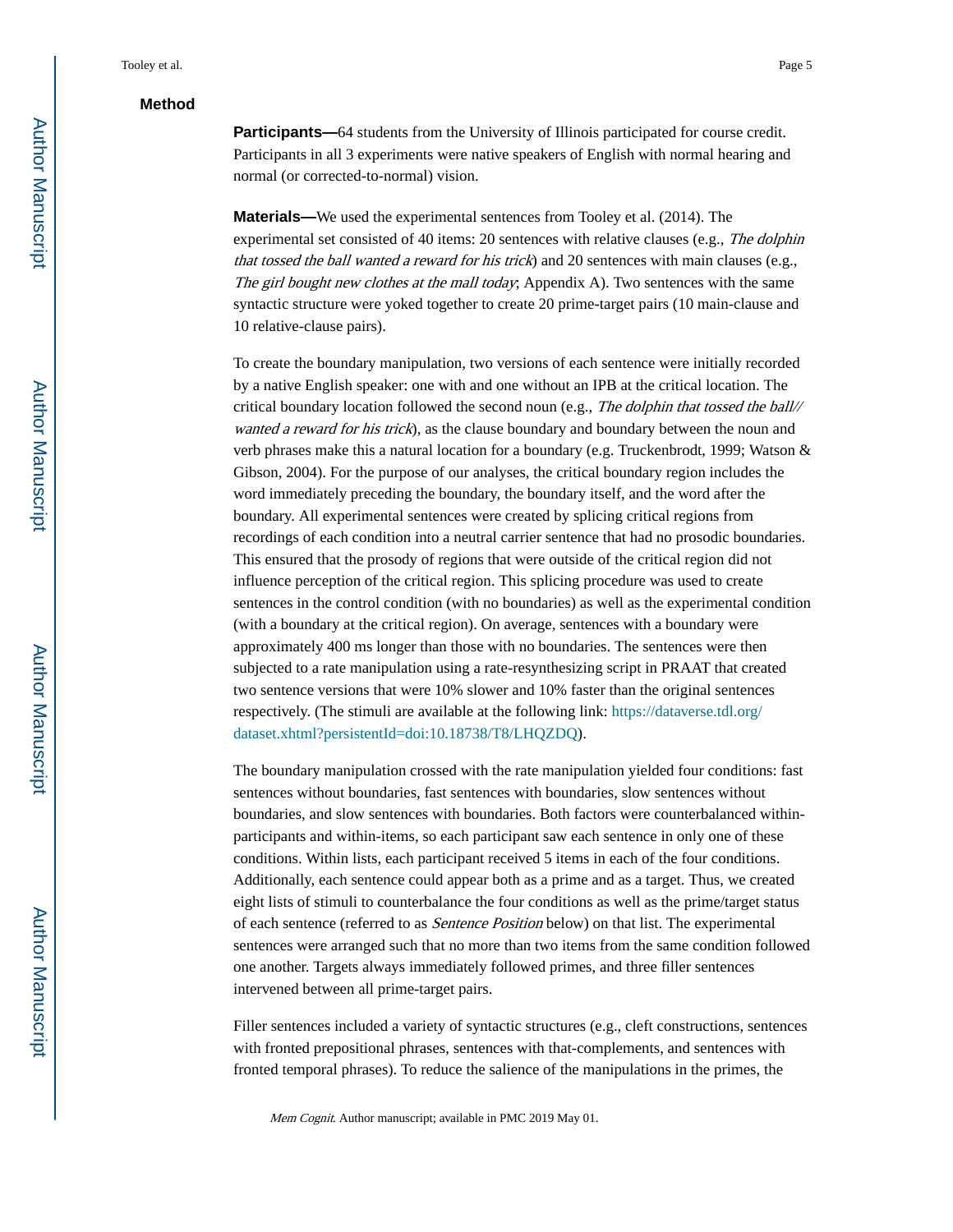fillers also varied with respect to IPBs and speaking rates. Roughly, one half of the fillers had one boundary, one quarter had two boundaries, and one quarter had no boundaries. Boundaries were produced naturally by the speaker and did not include any splicing. Half of the filler sentences were presented at the original recording rate, one quarter were resynthesized to be 10% faster, and one quarter were resynthesized to be 10% slower.

**Procedure—The procedure used was the same as in Tooley et al.'s (2014) second** experiment. Participants were told that they would either hear recorded sentences or read sentences printed on the screen. After either hearing a sentence or silently reading a sentence, their task was repeat the sentence back out loud. If the sentence was presented auditorily, the word LISTEN appeared and remained on the screen while the recording played. At sentence offset, the word REPEAT appeared on the screen to prompt participants to repeat the sentence. Participants then pressed the spacebar to advance to the next sentence. If the sentence was presented visually (i.e., if it was printed on the screen), participants first saw the word READ for 1 second, followed by the sentence. The sentence remained on the screen for an amount of time equal to 50 milliseconds multiplied by the number of words in the sentence. After that amount of time elapsed, the word REPEAT appeared on the screen, prompting participants to repeat the sentence aloud from memory. Participants then pressed the spacebar to advance to the next trial.

The prime sentences were always *listen-and-repeat* trials (as these recordings contained the manipulations), and the target sentences were always *read-and-repeat* trials (so they were prosodically neutral). Roughly half of the filler sentences were randomly assigned to be presented as listen-and-repeat trials, and half as read-and-repeat trials. The modality of fillers remained constant across all eight lists, and varied throughout the experiment to reduce the predictability of the trial type. The experiment started with a practice block of four *listen-and-repeat* and four *read-and-repeat* sentences, presented in a pseudorandom order.

**Scoring and analyses—**We excluded responses in which participants changed the syntactic structure of the sentence, paused for extended periods of time (average pause time of 1.36 sec. for excluded trials), produced disfluencies at or near the critical sentence region, or produced sentence fragments. Minor wording changes were acceptable. These exclusion criteria left 1131 trials (out of 1280 total trials) for analysis. Participants' boundary productions were assessed in two ways: one coder (the first author) rated whether or not a boundary was discernible in the critical region, and a second coder (the second author) measured the duration of the pre-boundary word through the onset of the first post-boundary word. Total speaking time of each sentence was also measured. Coders were blind to condition in all experiments.

Analyses were carried out in R (R Development Core Team, 2008) using logit mixed models for the measure of perceived intonational boundaries, and linear mixed effects models for the analyses of word-and-pause durations and total sentence speaking durations (Baayen, Davidson, & Bates, 2008; Jaeger, 2008). Prime Boundary (present vs. absent), Speech Rate (fast vs. slow), and Sentence Position (prime vs. target) were included as mean-centered fixed effects (along with all interactions), and all models estimated random effects for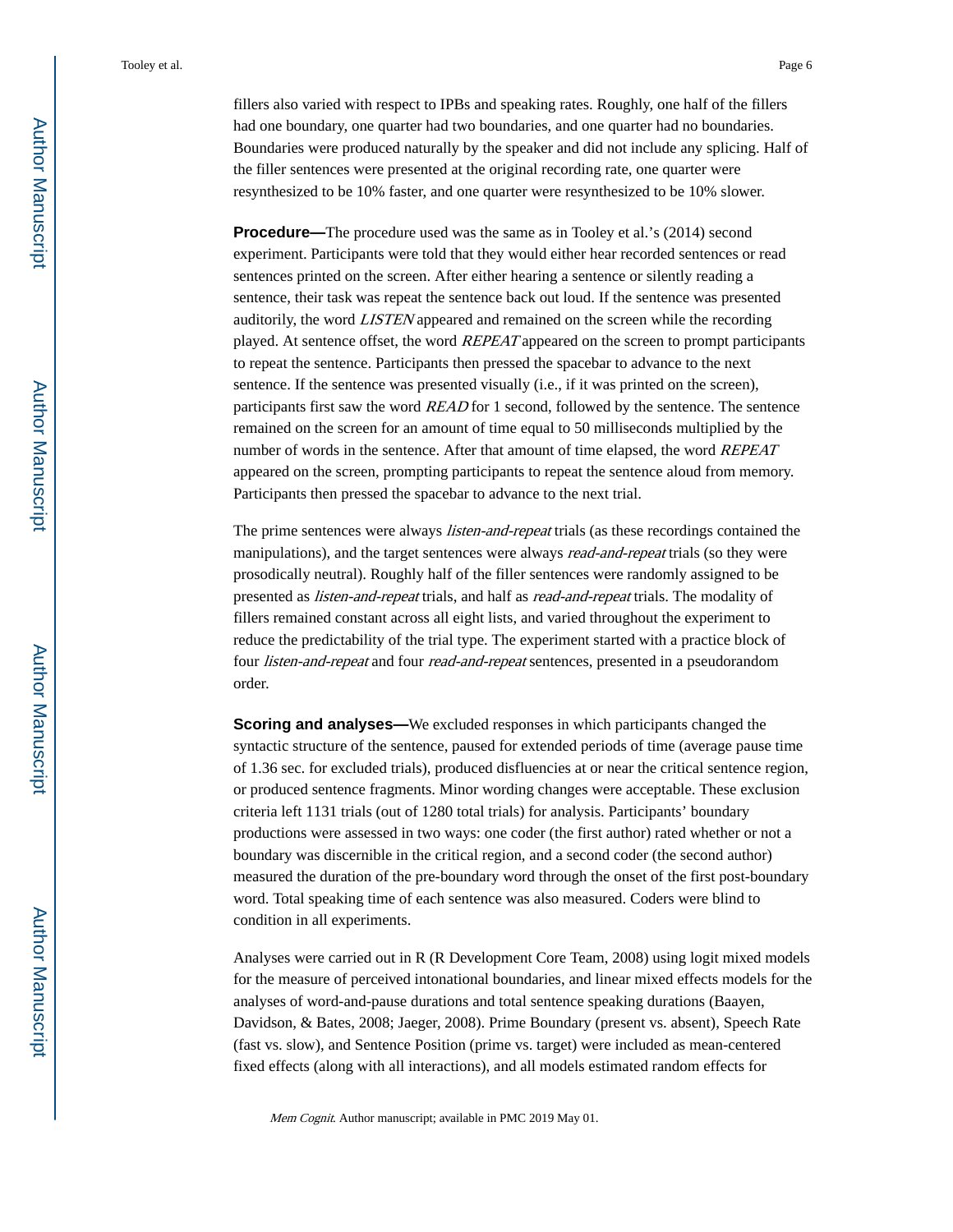participants and items. In all experiments, the maximal version of the models (warranted by the design) was used unless this resulted in non-convergence. In those cases, random effects were removed based on the size of their variance components (smaller effects were removed first) until the model reached convergence. All effects were considered significant at α < 0.05.

# **Results and Discussion**

**Sentence Speaking Duration—**The *listen-and-repeat* (prime) sentences were spoken faster when the original recording was the fast sentence version, and slower when the original recording was the slow sentence version (Figure 1a). This effect carried over into the *read-and-repeat* (target) sentences (Figure 1b).

The analysis of overall speaking times showed significant main effects of Speech Rate and Boundary, and an interaction between Speech Rate and Sentence Position (Table 1). Participants spoke faster and slower after hearing fast and slow prime sentences respectively, but this effect was smaller in the targets than the primes. Participants also spoke more slowly when they heard a prime sentence with a boundary. Follow-up analysis of these effects in target sentences alone revealed a significant effect of prime Speaking Rate, suggesting that the speaking rate of the prime sentences did influence participants' speaking rate in the targets.

**Production of Intonational Phrase Boundaries—**The repeated prime sentences were longer and contained a perceived boundary more often when the recorded prime sentence also had a boundary (Figure 2a). This effect however, did not carry over into the read-andrepeat (target) sentences (Figure 2b).

The overall analysis of perceived pauses revealed a main effect of Boundary, a marginal effect of Speaking Rate, and an interaction between Boundary and Sentence Position (Table 2). Participants were slightly more likely to produce a boundary after hearing a slow-rate prime. They also produced boundaries at the critical region more often when they were primed to do so, but this effect depended on Sentence Position: participants reproduced the heard boundaries in prime sentences but did not generalize these boundaries to target sentences. A follow-up analysis restricted to the target sentences confirmed that the effect of Speaking Rate was significant ( $p=0.037$ ) but the effect of Boundary was not ( $p=0.10$ ). In other words, hearing a slower prime increased the chances that participants would produce a boundary in the target, but hearing a boundary in the prime sentence did not.

A similar pattern was observed with word-and-pause durations: word-and-pause durations were longer in sentences produced after hearing slow primes than fast primes and after hearing primes with boundaries than primes without boundaries (Figure 3). This resulted in a main effect of Boundary and Speaking Rate but no interaction (Table 2). Importantly, there was an interaction between Boundary and Sentence Position, as the effect of Boundary on word-and-pause durations was limited to the repeated prime sentences. There was also a weak interaction between Speaking Rate and Sentence position, as the effect of Speaking Rate was again limited to the repeated prime sentences.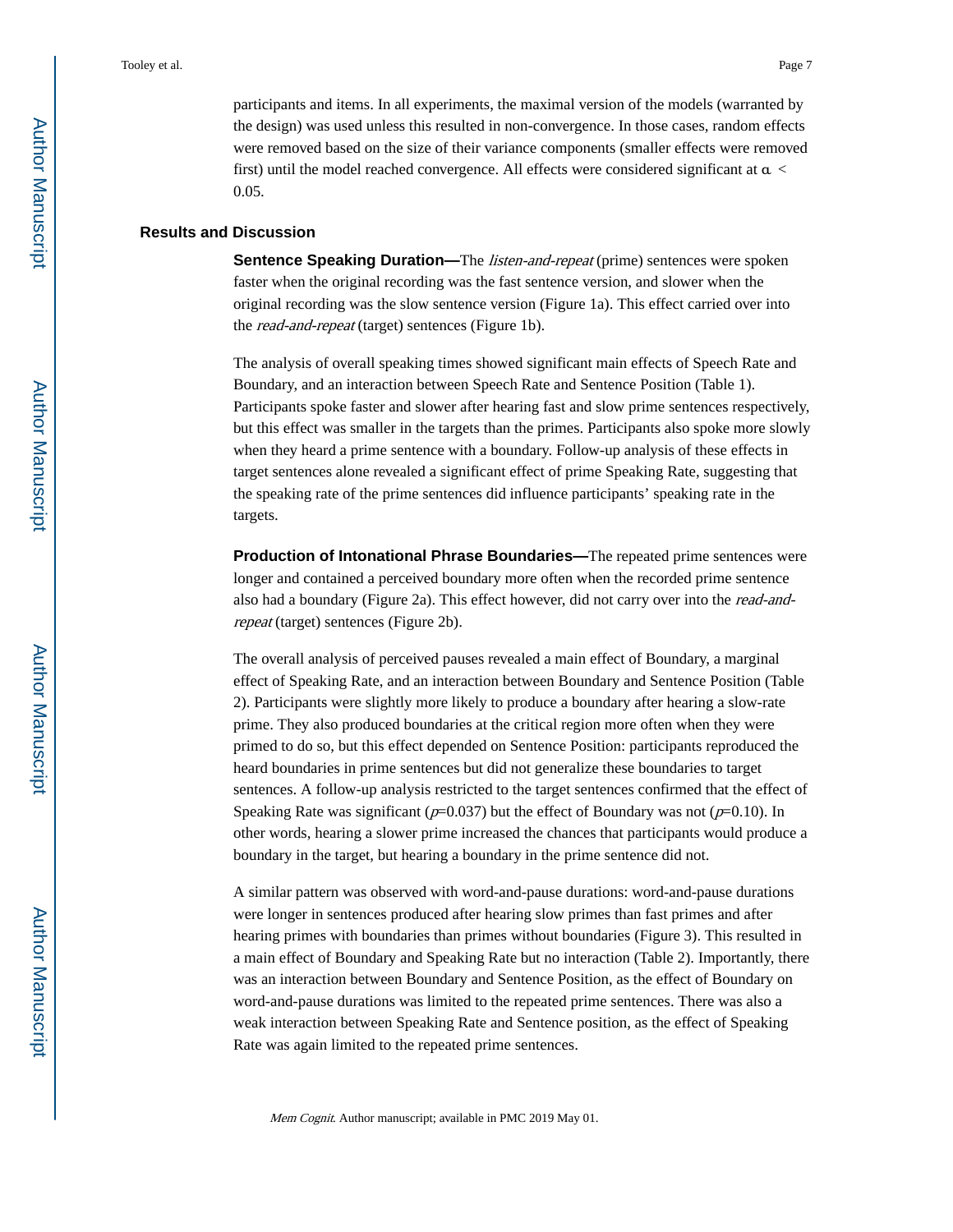Thus, Experiment 1 replicated previous studies (Jungers et al., 2002; Jungers & Hupp, 2009; Tooley et al., 2014): participants persisted in their use of a faster or slower speaking rate when the recorded prime sentences also had a faster or slower rate. However, they did not persist in their use of intonational boundaries at the critical target sentence location when the prime sentence contained a boundary at that location. This supports the observation that speaking rate is much more amenable to priming than the production of IPBs. Thus, different types of underlying representations and/or processes may be involved in the production of IPBs and speaking rate.

Interestingly, when participants heard a slow rate prime, their production of the target sentence was more likely to contain a boundary. Likewise, the presence of a boundary in the prime sentence resulted in participants taking longer to produce the target sentence. Participants may have perceived an overall speaking rate that was slower in a prime sentence with a boundary, leading to an overall reduction in speaking rate. This is consistent with earlier work (Lass, 1970) suggesting the perception of speech rate is influenced by the presence of a boundary. Thus, our results are consistent with earlier work showing a relationship between speaking rate and boundary production (e.g., Gee & Grosjean, 1983). Though not the primary focus of this study, this interplay between boundary production and speaking rate can provide novel insight into the relationship between perception and production of prosody.

Naturally, there are limitations to these conclusions. The absence of a priming effect for boundaries does not necessarily mean that no effect was present, as the null finding could reflect an inability to detect such effects in the current paradigm. However, we have consistently found that participants are more likely to reproduce boundaries heard in prime sentences (Tooley et al., 2014). This implies that our manipulation is not too weak to influence production and that participants do in fact retain some prosodic information from the prime sentences. Our paradigm was also successful in showing variation in participants' boundary production, but importantly, this effect was not driven by the boundary priming manipulation.

One plausible alternative for the lack of IPB priming concerns the optionality and information value of the boundaries in the prime sentences. In Experiment 1, as well as in previous studies, the boundaries produced in the primes were not strictly necessary and did not add syntactic or semantic information that might influence comprehension. Thus, they may have been ineffective primes because they did not contribute to participants' interpretation of the sentences. It is therefore plausible that priming may be observed in sentences with more "meaningful" boundaries. We test this possibility in Experiment 2.

## **Experiment 2**

Previous studies used sentence structures where IPBs are optional and do not add meaningful syntactic or semantic information to the sentence, which may have decreased the saliency of the boundaries. Thus, Experiment 2 used the same prime-target paradigm and the same measures of boundary production as in Experiment 1 but with new, ambiguous sentences where boundaries supported disambiguation. We manipulated the presence of a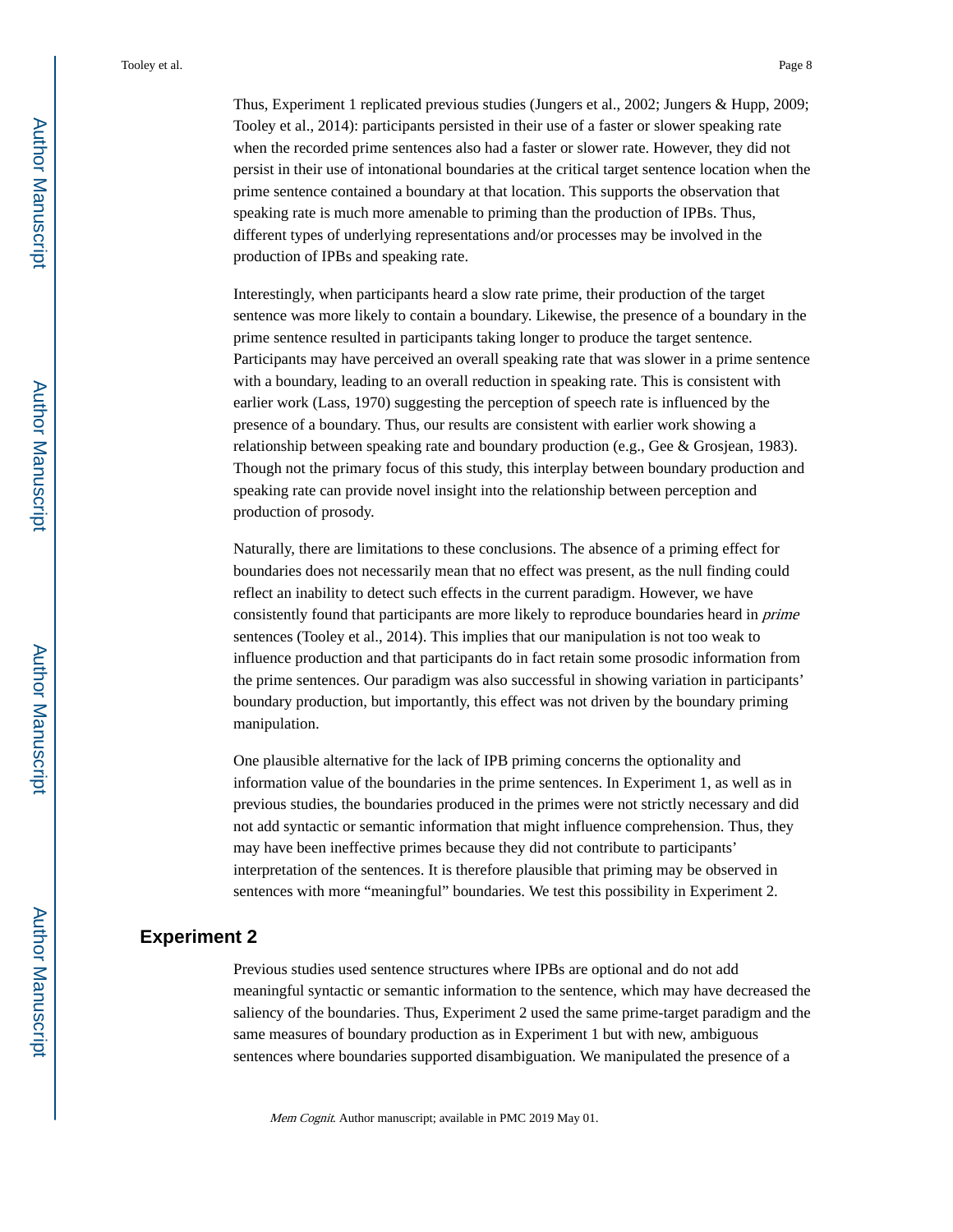boundary in the prime sentences (with no manipulation of speech rate). The target sentences were always ambiguous (e.g., *She put the money in the basket on the table*), so their structural interpretations could be influenced by the presence of a boundary in the critical location (i.e., between the phrases in the basket and on the table in the current example). If priming for IPBs is dependent on the saliency or meaningfulness of those boundaries to the listener, then participants should be more likely to produce a boundary at the critical location in target sentences when they heard a boundary in that location in the primes.

#### **Method**

**Participants—**74 Texas State University undergraduates participated for course credit. One participant failed to follow instructions and was excluded from the dataset.

**Materials and design—**The experimental stimuli consisted of a set of 40 sentences that described transfer-of-location events. The sentences were either ambiguous or unambiguous, and either included a boundary at a critical location or did not (examples 2a-2d). In the ambiguous conditions (2a, 2b), the sentences could be interpreted in two ways: someone is putting money in a basket that is on a table or that someone is taking money that was in the basket and putting it on a table. The absence of a boundary (2a) suggests the former interpretation, while a boundary after the word *basket* (2b) suggests the latter.

- **2a)** She put the money in the basket on the table. (Ambiguous, No boundary)
- **2b)** She put the money in the basket//on the table. (Ambiguous, Boundary)
- **2b)** She put the money for the basket on the table. (Unambiguous, No boundary)
- 2d) She put the money for the basket//on the table. (Unambiguous, Boundary)

However, it is also possible that an ambiguous prime with a boundary may reinforce a particular syntactic interpretation, which could then influence the syntactic interpretation (and its appropriate boundary) of the target, via syntactic priming. For example, it is possible that interpreting in the basket as a location in sentences 2a and 2b rather than as a modifier would prime a similar interpretation of this phrase in the next target sentence. If so, participants may produce more boundaries at the critical location in the target merely due to persistence of a syntactic frame rather than due to the meaningfulness of the boundary. Thus, in order to be able to interpret effects of the boundary manipulation, we crossed the boundary manipulation with the ambiguity manipulation. Each sentence in the set included two unambiguous versions (sentences 2c and 2d), created by changing a single word, e.g., money in the basket and money for the basket. Critically, both ambiguous and unambiguous sentences should have the same structural priming effect on an ambiguous target, which will control for effects of syntax.

This design allows us to test for effects of communicativeness on IPB priming. The boundary in sentence 2d occurs in same location as in sentence 2b, but the former boundary provides information that is redundant with the syntax. Comparing these conditions allow us to examine priming in contexts in which IPBs are highly informative syntactically and less syntactically informative. If boundary priming depends on the boundary's communicative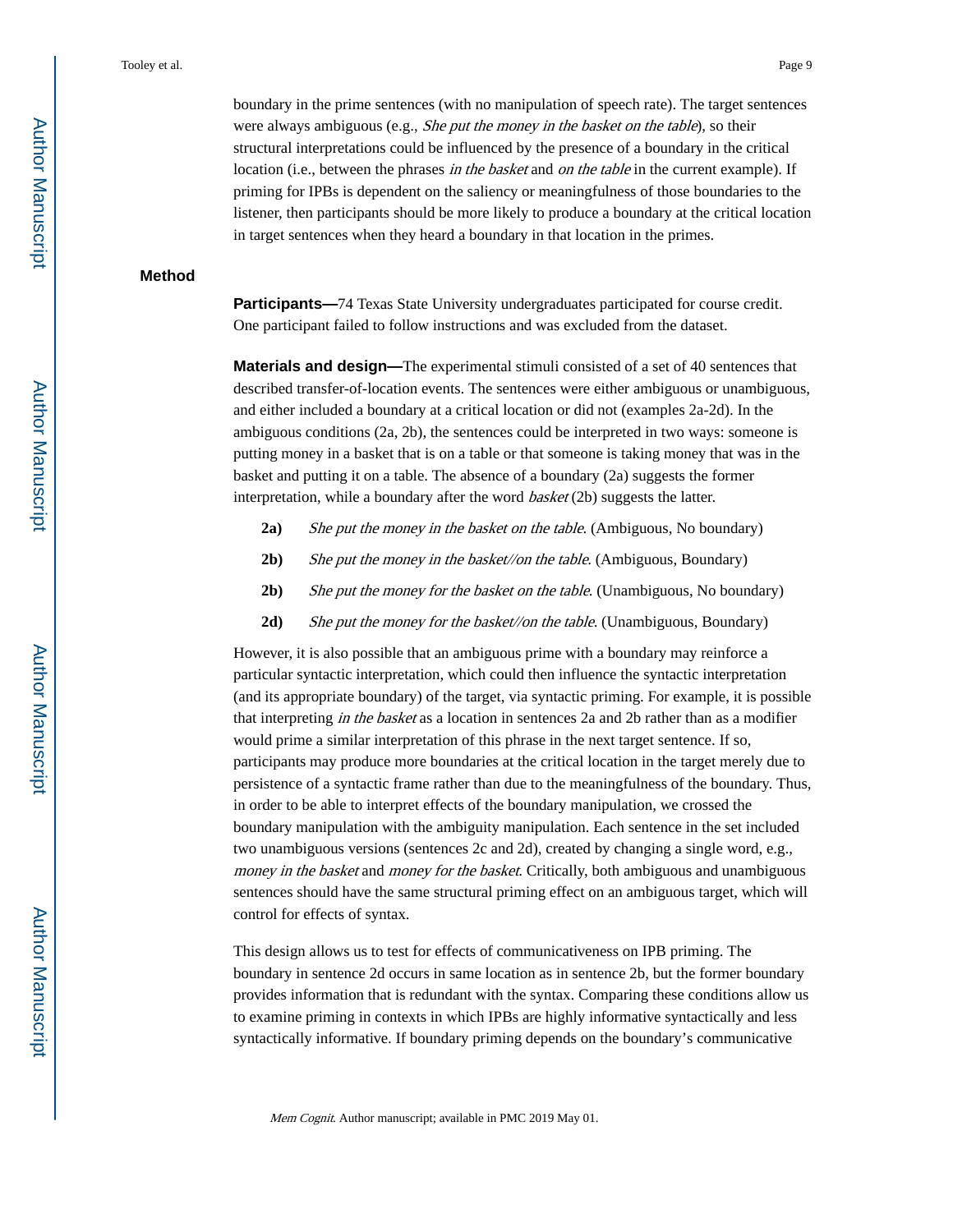value, effects of boundary meaningfulness should result in stronger priming in the ambiguous than the unambiguous condition.

The boundary manipulation was achieved via the same cross-splicing method as in Experiment 1. Half of the stimuli set (20 sentences) had the critical boundary location after what was the first noun phrase, and half had it after what was the first prepositional phrase in these sentences (see examples 2b and 2d). Thus, critical boundary location was manipulated between-items but within-participants. (The stimuli are available at: [https://dataverse.tdl.org/](https://dataverse.tdl.org/dataset.xhtml?persistentId=doi:10.18738/T8/36OOH3) [dataset.xhtml?persistentId=doi:10.18738/T8/36OOH3\)](https://dataverse.tdl.org/dataset.xhtml?persistentId=doi:10.18738/T8/36OOH3).

Each sentence in the set was yoked to another sentence to form a prime-target pair. The prime sentence was presented in one of the four conditions (as in sentences 2a-2d), and the target sentence was always ambiguous (e.g., He threw the marble in the bucket in the yard; target sentences was presented visually again and thus had no prosody). Ambiguity, Boundary, and Sentence Position (prime or target position), were counterbalanced withinparticipants and within-items to create eight experimental lists. Each participant received 5 items in each of the four conditions obtained by crossing Ambiguity and Boundary. Three filler sentences intervened between each prime-target pair. Filler sentences included relative clause sentences (like the target sentences from Experiment 1), main clause sentences, and ambiguous sentences such as *He touched the plant with the leaf*. The fillers also included naturally produced boundaries at varying syntactic locations.

**Procedure—**The experimental procedure was identical to that in Experiment 1.

**Scoring and analyses—The boundary scoring procedures were the same as in** Experiment 1. Trials where the length of the critical region was three standard deviations above the mean (i.e., longer than 1.02 seconds) were eliminated from the dataset. Further, applying the same exclusion criteria as in Experiment 1 resulted in a loss of 13% of the data, leaving 2,576 trials (out of 2,960 possible trials) for analysis.

The analyses were carried out as in Experiment 1, including the factors Boundary (present vs. absent), Ambiguity (ambiguous vs. unambiguous prime), and Sentence Position (prime vs. target), with all interactions.

#### **Results and Discussion**

Participants were more likely to produce pauses at the critical region in their repetitions of prime sentences when the recorded primes contained a boundary (Figure 4a). This effect was stronger in the repeated primes than in the targets (Figure 4b), and did not vary with prime ambiguity. The overall analysis of perceived boundaries (Table 3a) revealed significant main effects of Sentence Position, Ambiguity, Boundary, and interactions between Sentence Position and Ambiguity as well as Sentence Position and Boundary. The perceptual coder for this study was more likely to perceive a boundary at the critical location in prime sentences than in target sentences. Furthermore, she was more likely to perceive a boundary in an *unambiguous* sentence than an ambiguous sentence in the primes but not the targets. She was also more likely to perceive a boundary in a sentence where the prime contained a boundary, and again this effect differed across primes and targets. Following up on these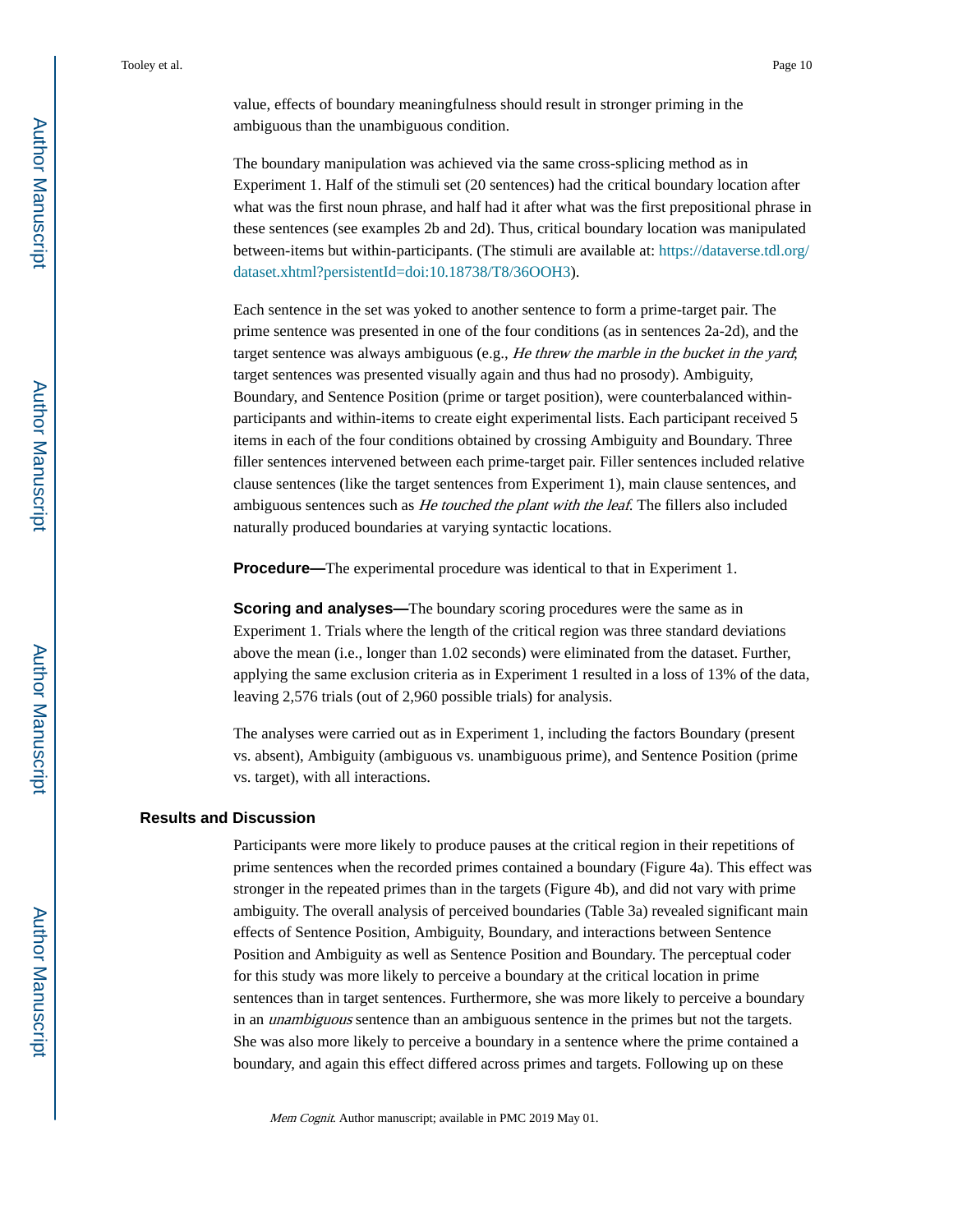interactions, an analysis restricted only to target sentences revealed no effects of Ambiguity and Prime Boundary. Thus, this coder's perception of a boundary at the critical location in the targets was not affected by prime ambiguity or by prime boundaries.

A similar pattern was observed again with word-and-pause durations (Figure 5). The analysis of word-and-pause durations revealed significant main effects of Sentence Position and Boundary, and an interaction between Position and Boundary (Table 3b). Participants produced the words in the critical region of the targets faster than the primes, although the effect was numerically small. Participants also spent less time producing the words in this region when the prime sentence did not contain a boundary, and the size of this effect was larger in primes (Figure 5a) than targets (Figure 5b). A follow-up analysis restricted to target sentences revealed a main effect of Boundary, but no interaction between Boundary and Ambiguity: participants produced the words in the critical region of target sentences more slowly when the prime contained a boundary, but this effect was not larger when the prime sentence was ambiguous.

In sum, when participants were exposed to a boundary that provided a means of disambiguating the syntax of the prime sentence, they still did not persist in using the boundary in the following target sentence. This replicates Experiment 1 and shows that IPB priming did not occur even under conditions where boundaries were highly salient and meaningful to the listener.

Our results did show an effect of ambiguity in the perceptual measure of boundaries that was not predicted: boundaries were produced more often in the repeated unambiguous prime sentences. It is possible that our coder was more likely to perceive a boundary that supports a particular syntactic interpretation when that syntax is not ambiguous, as there may be some effects of internal prosody on this measure. Further, the perceptual coder coded all the target sentences before coding the primes (to avoid practice effects and to help keep the coder blind to condition), which may explain why this subjectivity impacted primes more than targets. As this was the only inconsistency with the objective duration measure, and as it does not change the interpretation of the boundary priming effect, we do not discuss it further.

Based on the results from Experiments 1 and 2, it appears that speaking rate (which persists) and intonational boundaries (which do not) may have differing types of underlying representations or may be planned at different processing stages. However, it is an open question as to what it is about the processes underlying boundary production that resists priming. Tooley et al. (2014) argued that the *lack* of a separable representation is responsible for this effect. Rather than engaging an independent representation for intonational boundaries in speech production, there are direct connections between semantic/syntactic planning systems and articulators that trigger boundary production at points at which they are needed. Because there is no overt prosodic representation across the sentence during production, there is nothing to prime.

It is also possible that there is an abstract representation for boundaries and that the relationship between intonational boundaries and other levels of linguistic representation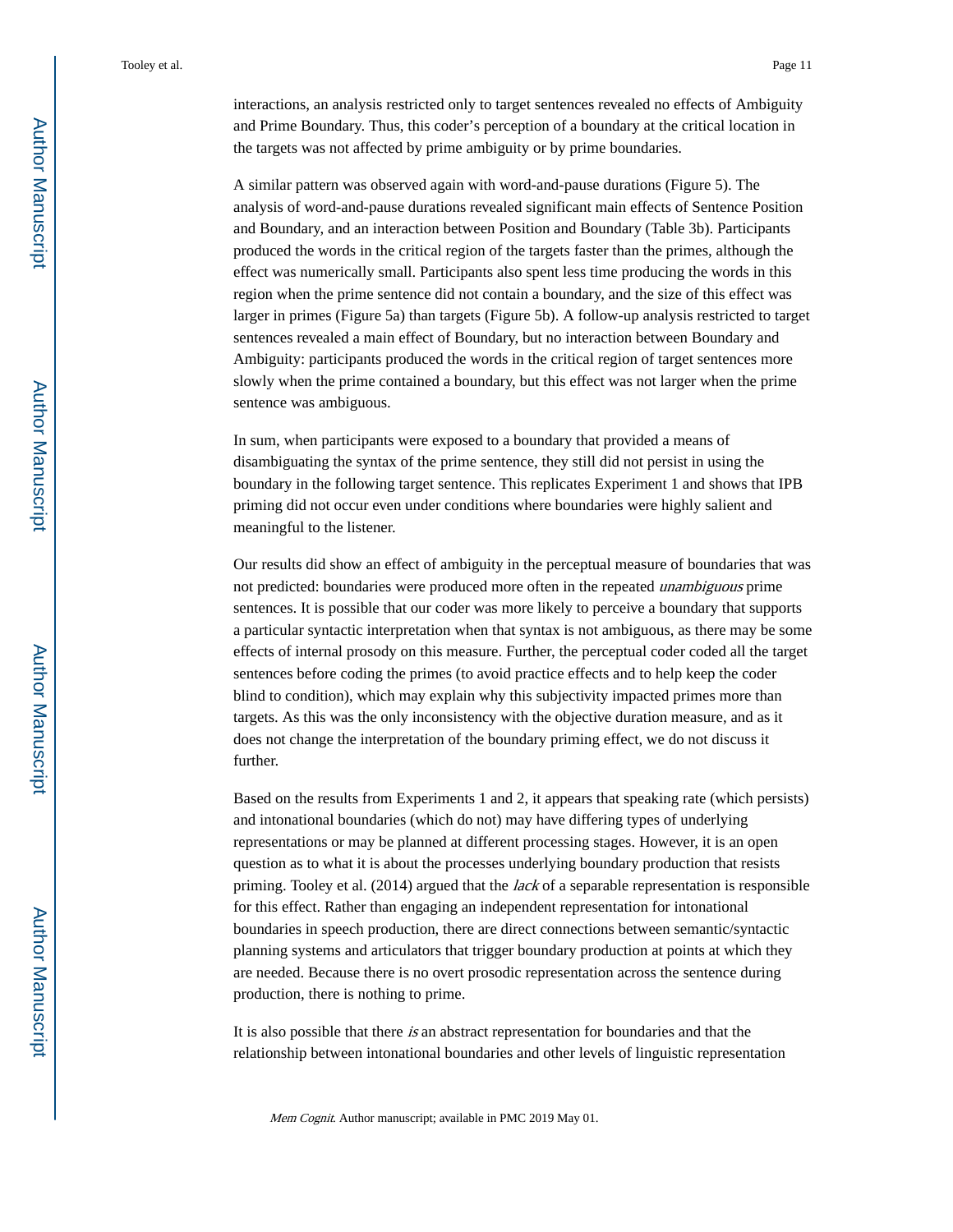inhibits priming. For example, it could be the case that the planning requirements for the syntactic and semantic systems that drive boundary placement overwhelm any impact of the boundary representation from the prime. If that is the case, one might expect other aspects of prosody that are also linked to higher levels of linguistic representation to be similarly immune to effects of priming. We test this prediction in Experiment 3 by investigating priming of pitch accents.

# **Experiment 3**

Pitch accents are signalled by a movement in the F0 contour, increased intensity, and lengthening, and like intonational boundaries, they are tightly linked to semantic and syntactic structure. They are also related to focus and discourse structure (Wagner & Watson, 2010): pitch accents can appear throughout an utterance to satisfy metrical requirements but they are typically used in English to signal information that is new (or focused), unpredictable or important (Bolinger, 1972). However, because they are constrained by syntactic information, pitch accent placement is optional at times (Selkirk, 1984). Here, we exploit this optionality to determine whether pitch accents are similar to IPBs in their resistance to priming.

There are several technical definitions of focus in the literature, but here, we will use it to refer to words or syntactic phrases that are new or important in a sentence. If a syntactic phrase is focused, there is some optionality in where a pitch accent can occur (Selkirk, 1995; Gussenhoven, 1983). For example, in sentences 3a and 3b, the head of the noun phrase book about the Greeks is book. The prepositional phrase that modifies book is an argument, i.e., a word or phrase that satisfies a core semantic requirement of a head (see Gibson & Schutze, 1999, for a more precise definition of argumenthood). For example, all books have a topic, so the prepositional phrase "about the Greeks" specifies a semantic property of the head book. In sentences 3c and 3d, the prepositional phrase is a modifier, i.e., a word or phrase that modifies the head but does not satisfy a core semantic property of a head (being next to some thing or some person is not an intrinsic property of the definition of a book).

- **3a)** The professor assigned the book about the GREEKS to the class.
- **3b)** The professor assigned the BOOK about the GREEKS to the class.
- **3c)** \*The professor assigned the book next to the GREEKS to the class.
- **3d)** The professor assigned the BOOK next to the GREEKS to the class.

Arguments play a key role in the distribution of pitch accents in focused phrases. It is grammatical for a pitch accent to occur either on the argument of a head (3a) or on both the head and its argument (3b). In contrast, for modifiers, the pitch accent must occur on both the head and its modifier (3d). If it occurs only on the modifier (3c), the sentence sounds less acceptable. Thus, for focused phrases with arguments, there is optionality in where a pitch accent can occur (Selkirk, 1984).

This experiment investigated priming of optional pitch accents. As in previous experiments, participants listened to and immediately repeated back the prime sentences they heard. The sentences either had pitch accents only on the second of the two nouns (3a), or on both the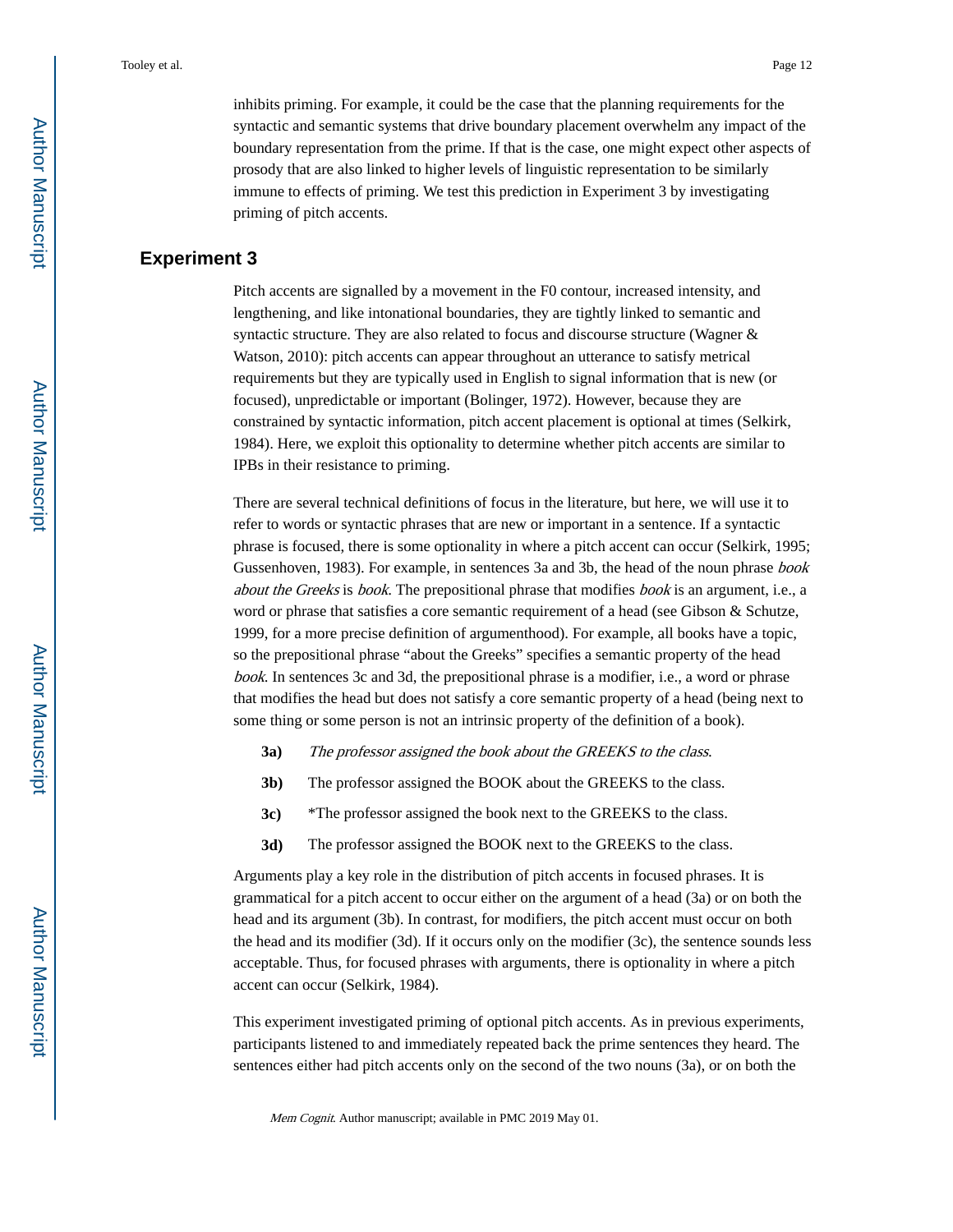head noun and the noun within the modifier (3b). On the following target trial, the participants silently read a novel sentence (with the same syntactic structure as the prime) and repeated it aloud.

It is highly likely that an abstract representation supporting pitch accent production does exist (e.g., Selkirk, 1995; Gussenhoven, 1983; Pierrehumbert & Hirschberg, 1990; and many others). The complex constraints that govern syntax, focus, and pitch accents would require an abstract representation for pitch accent structure, if only to track where accents have and have not occurred so that the speaker can ultimately produce a grammatical sentence. In addition, linguists have proposed a catalogue of pitch accent types that convey different semantic and pragmatic interpretations, such as introducing a new referent or signalling a contrast between a referent and something previously mentioned in the discourse (e.g., Pierrehumbert & Hirschberg, 1990). These would require an independent level of representation mapping the acoustic form to meaning.

Thus, priming of pitch accents provides an ideal test case for the two hypotheses discussed in the previous section. One hypothesis is that prosodic elements that are determined by other linguistic levels do not prime. If a lack of priming is due to some aspects of prosody being controlled by higher-order linguistic levels of representation (such as discourse, syntax, and semantics), then we would expect to see no priming for either IPBs or pitch accents. The second hypothesis is that elements of prosody that are not represented abstractly do not prime. In previous work (Tooley et al., 2014), we proposed that intonational boundaries do not prime because they are represented abstractly by speakers. Because we know that pitch accents must be represented abstractly, they serve as an ideal comparison case. If priming is only absent when a linguistic phenomenon is not represented abstractly, we would expect priming of pitch accents in this experiment.

#### **Method**

**Participants—44** students from Texas State University participated for course credit.

**Materials—**The experimental items consisted of 40 main clause sentences in which the object of the verb was a noun followed by a prepositional phrase (e.g., The Mexican billionaire purchased the photo of the landscape at the auction; Appendix C). Each sentence was randomly yoked to another sentence to create 20 prime-target pairs. The pitch accenting manipulation was created by having a trained speaker record two versions of each of the sentences: a control condition where only the noun in the prepositional phrase was accented (e.g., The Mexican billionaire purchased the photo of the LANDSCAPE at the auction), and a priming condition where both the head noun and the noun in the prepositional phrase were accented (e.g., The Mexican billionaire purchased the PHOTO of the LANDSCAPE at the *auction*). The critical word in these sentences is therefore the head noun (e.g., *photo*). Unlike Experiment 1, the stimuli were not created via splicing, as attempts at cross-splicing yielded less than natural sounding sentences. The accented version of the critical word across sentences had a longer mean duration (0.413 vs. 0.341 sec), greater intensity (63.74 vs. 59.45), lower minimum pitch (173.13 vs. 196.32), and higher maximum pitch (249.53 vs.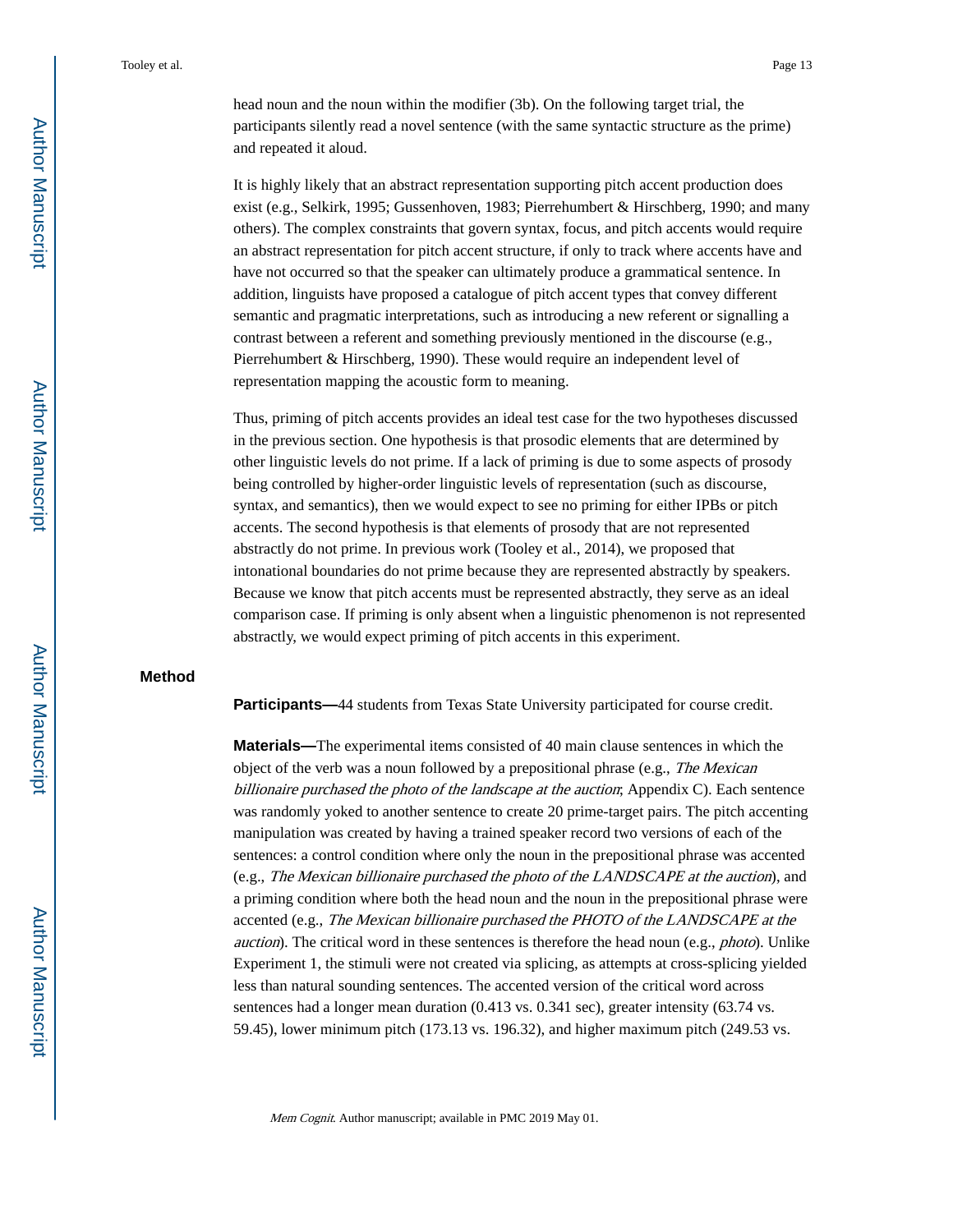225.89) than the unaccented version (all  $p_s < 0.01$ ). (The stimuli are available at: [https://](https://dataverse.tdl.org/dataset.xhtml?persistentId=doi:10.18738/T8/9L8ABK) [dataverse.tdl.org/dataset.xhtml?persistentId=doi:10.18738/T8/9L8ABK](https://dataverse.tdl.org/dataset.xhtml?persistentId=doi:10.18738/T8/9L8ABK)).

The two experimental conditions, and the use of each sentence as a prime or as a target, were counterbalanced across four lists. Thus, each participant saw each sentence in only one condition, either as a prime or as a target. Within lists, each participant received 10 items in each of the two experimental conditions. Three filler sentences intervened between all prime-target pairs. Filler sentences were the same as those used in Experiment 1, but were recorded by the same speaker who produced the experimental items and included at least one accented word.

**Procedure—The procedure for Experiment 2 was the same as in Experiment 1.** 

**Scoring and Analysis—**Responses were excluded from analysis if participants changed the syntax of the sentence, did not produce two nouns in the critical prepositional phrase, paused for extended periods of time, or produced disfluencies at or near the critical region. Minor wording changes were acceptable. This left 1282 trials (out of 1760 total trials) for analysis. Participants' pitch accenting was assessed in two ways: one based on subjective perception and one based on objectively measured speech correlates of pitch accenting. The perceptual coder rated the perceived level of pitch accenting on the critical word relative to the other words in the sentence on a 4-point scale. Another coder annotated (marked) the onsets and offsets of the critical words using PRAAT. We then extracted measures of average pitch, intensity, and duration on the critical words.

Analyses were also implemented in R (R Development Core Team, 2008), using linear mixed effects models for the subjective and objective measures of pitch accenting. All models included Prime Accenting (accented vs. unaccented) and Sentence Position (prime vs. target) as contrast-coded fixed effects, and participants and items as random effects.

#### **Results and Discussion**

**Perceptual Measure of Pitch Accenting—**The critical words in the reproductions of the prime sentences were rated as being more accented when the prime recording also contained accenting on this word (Figure 6). This effect was not present in the target sentences.

The overall analysis of ratings of perceived levels of pitch accenting yielded a main effect of Prime Accenting and an interaction between Prime Accenting and Sentence Position (Table 4). Follow-up analysis of the target sentences revealed no significant effect of Prime Accenting. Thus, participants tended to accent the critical word in their repetitions of the prime sentences more when they heard a prime with the critical word accented, but this effect did not persist into the target sentences.

**Measures of Pitch, Intensity, and Duration—**Figure 5 shows the mean pitch, intensity, and durations of the critical words in the primes and targets. The pitch analysis showed no effects of Prime Accenting on pitch in either the primes or the targets (Table 5a). The analyses of intensity and duration showed main effects of Sentence Position (primes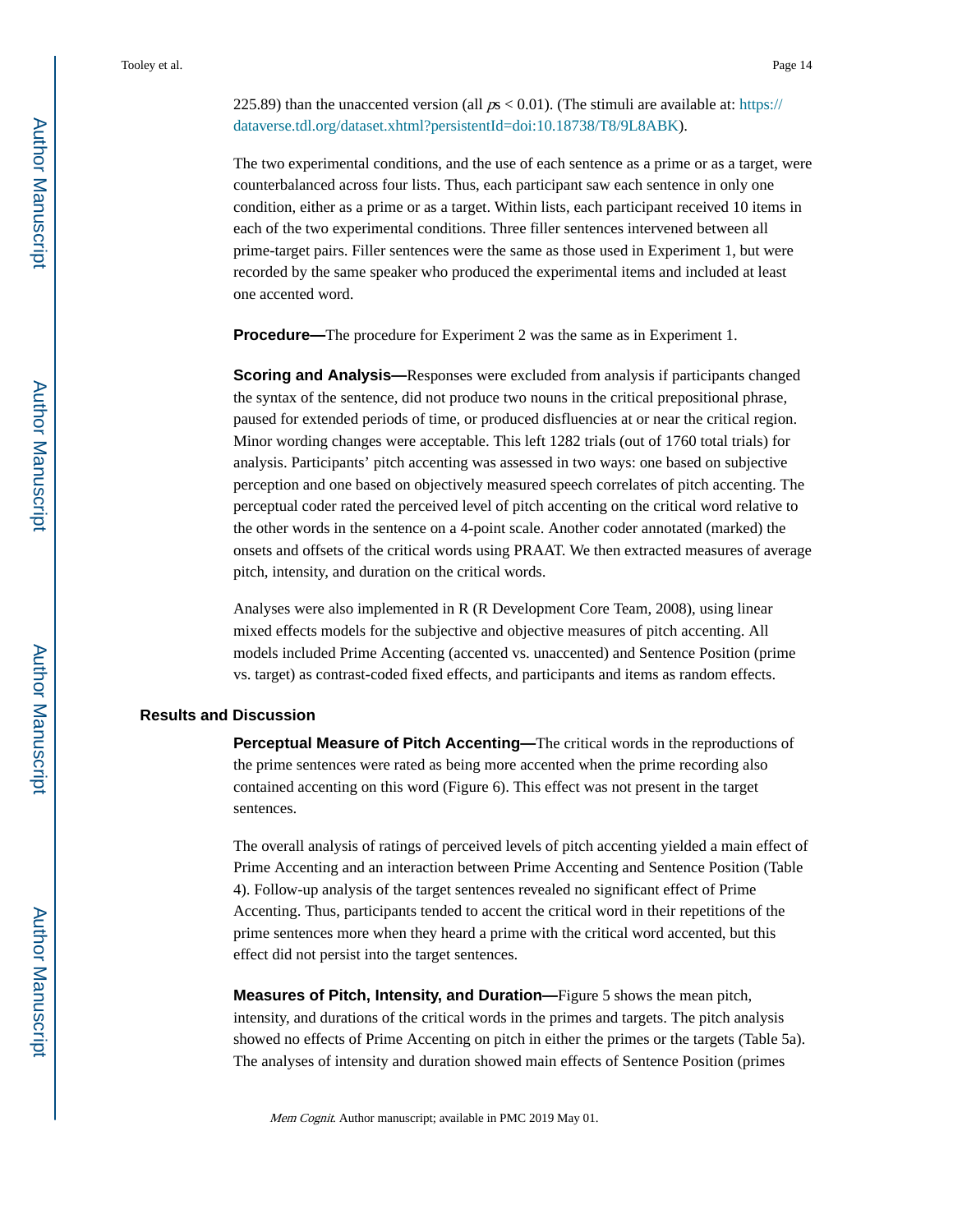were louder than targets, and primes were shorter than targets), but no effects of Prime Accenting and no interactions (Table 5b, 5c). Thus, while the primes differed in intensity and duration from the targets, Pitch Accenting had little effect on acoustic measures for the critical words in target sentences.

In sum, results from the analysis of pitch accenting suggest that pitch accenting is not readily amenable to priming. These results are remarkably similar to those for IPB priming in Experiments 1 and 2. Participants do appear to store the prosodic information that they hear in the prime sentence, as it clearly influences the prosody they use when repeating that sentence (even with minor wording changes). However, there is no evidence that their experience with the prime, and its stored prosodic information, affects the pitch accenting of target sentences. Notably, this is again quite distinct from priming effects observed for syntactic structure, word meaning, and even speaking rate, where experience with the prime has an immediate, observable influence on the target. Theoretically, this result would suggest that both pitch-accenting and intonational phrase boundaries are planned in conjunction with other representations, such as syntax and message level representations, during sentence production.

# **General Discussion**

Three experiments showed that some aspects of prosody (i.e., intonational phrase boundaries and pitch accenting) are not amenable to priming while another aspect of prosody (speaking rate) is. This lack of priming for IPBs and pitch accenting was observed despite retention of prosodic representations in repetitions of the primes, even when those repetitions involved minor content word changes. This was the case even when IPBs served a disambiguating function (Experiment 2). Thus, we propose that this difference in priming across experiments may reveal an important distinction in how more linguistic aspects of prosody (i.e., aspects of prosody that convey linguistic information to the listener, such as cues to syntax, semantics, and discourse focus) are represented relative to more *paralinguistic* aspects of prosody (such as speech rate). These findings are consistent with a model of production where speaking rate is planned separately but pitch accenting and intonational phrase boundaries are planned together with other types of linguistic representations. We outline such a model below.

#### **Incorporating Prosody into a Model of Speech Production**

The model postulated by Tooley et al. (2014) suggested that boundary production is the result of interactions between different levels of representation (i.e., syntax, semantics, and discourse) as well as processing resource constraints of the speaker. As such, a separate, abstract level of representation for the prosodic phrasing of an entire sentence is not included in the model. Instead, boundaries are initiated as needed by other levels of representation – specifically, by "go" signals from those planning stages to the articulation stage. However, given that pitch accenting is also not amenable to priming (and that this aspect of prosody is widely assumed to be abstractly represented), it is possible that IPBs are also represented abstractly, but priming for these representations is not strong enough to survive the processes related to planning the linguistic structure of the subsequent target sentence. Furthermore, as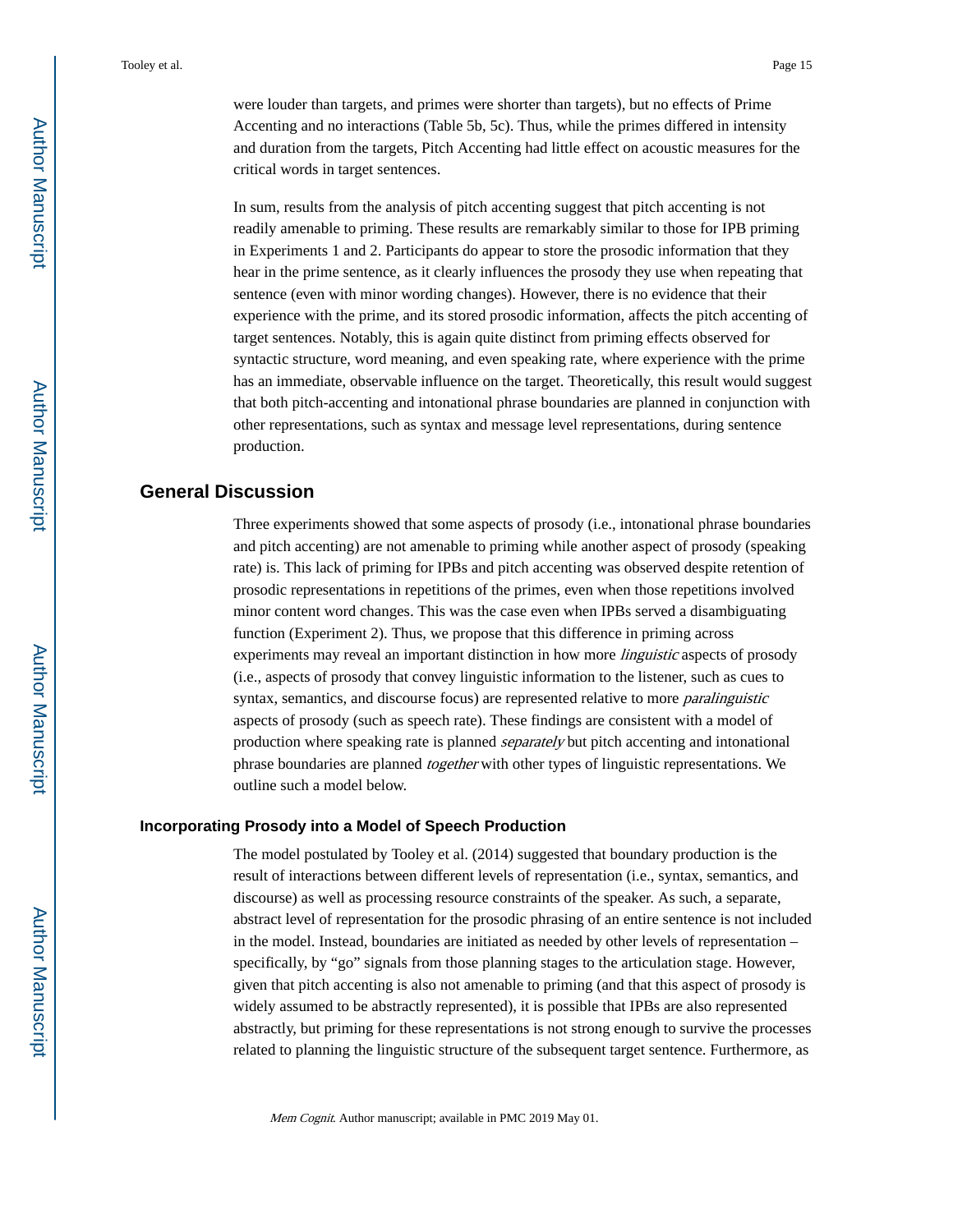speech rate can be primed, it is likely planned at a more global level, rather than in direct concert with other linguistic representations (e.g., syntax).

A model of speech production that incorporates prosodic planning would therefore need to include a global processing stage or controller that sends information to the articulators to modulate speaking rate. This model specification is consistent with a growing body of research that has found persistence for speaking rate from one sentence to the next across various ages and tasks (Finlayson, Lickley, & Corley, 2010; Hupp & Jungers, 2009; Jungers et al., 2002; Jungers & Hupp, 2009). Such a model would also likely include an abstract processing stage for linguistic aspects of prosody. However, this processing stage would have direct communication with message-level and syntactic/semantic level representations (Figure 8), and would then send prosodic plans to the articulation processing stage. Signals from the message-level stage would convey information about the givenness and newness of referents to the prosodic planning stage, so that words could be accented or deaccented accordingly. Furthermore, information from the syntactic stage would need to be conveyed to plan intonational phrase boundaries that coincide with phrasal boundaries and pitch accenting on particular words to maintain the hierarchy of pitch accenting produced across different clauses, phrases, and the entire sentence. Additionally, processing difficulty experienced during formulation could be communicated to the prosodic processor to initiate a boundary to allow processing to "catch up."

Such a model can account for the results of the current studies. However, given the scarcity of research in this area, only a few dimensions of prosody have been investigated for potential priming effects. Additional priming research for other aspects of prosody, in different contexts, is needed to determine whether such a model can account for a broader range of findings. Interestingly, the aspects of prosody that have been found to be least amenable to priming are those that are also inherently more linguistic in nature. In contrast, speaking rate, which is paralinguistic aspect of prosody, does show robust priming. We propose that this distinction deserves further scrutiny.

#### **Social Influences on Priming**

A paralinguistic aspect of prosody, like speaking rate, often conveys non-linguistic information to the listener (Crystal, 1976; Fujisaki, 1997), such as the internal emotional state of the speaker (Frick, 1985; Williams & Stevens, 1981), or the speaker's competence or benevolence (Brown, 1980). This implies that priming for aspects of prosody may depend on the extent to which those aspects interact with social variables.

Social factors have been shown to mediate priming at the phonetic and syntactic levels. For example, priming can influence pronunciation in conversational tasks (Pardo, 2006), and the degree to which a participant shows phonetic convergence with their conversational partner depends jointly on their gender and role in the conversational task (Bilious & Krauss, 1988; Pardo, Jay, & Krauss, 2010). Similarly, stronger structural priming is observed when participants have a positive social impression of their conversational partners and weaker when they have a negative social impression of their partners (Balcetis & Dale, 2005; but see Branigan et al., 2010, and Heyselaar, Hagoort, & Segaert, 2017). Furthermore, recent studies of structural priming and alignment showed alignment of structure only when participants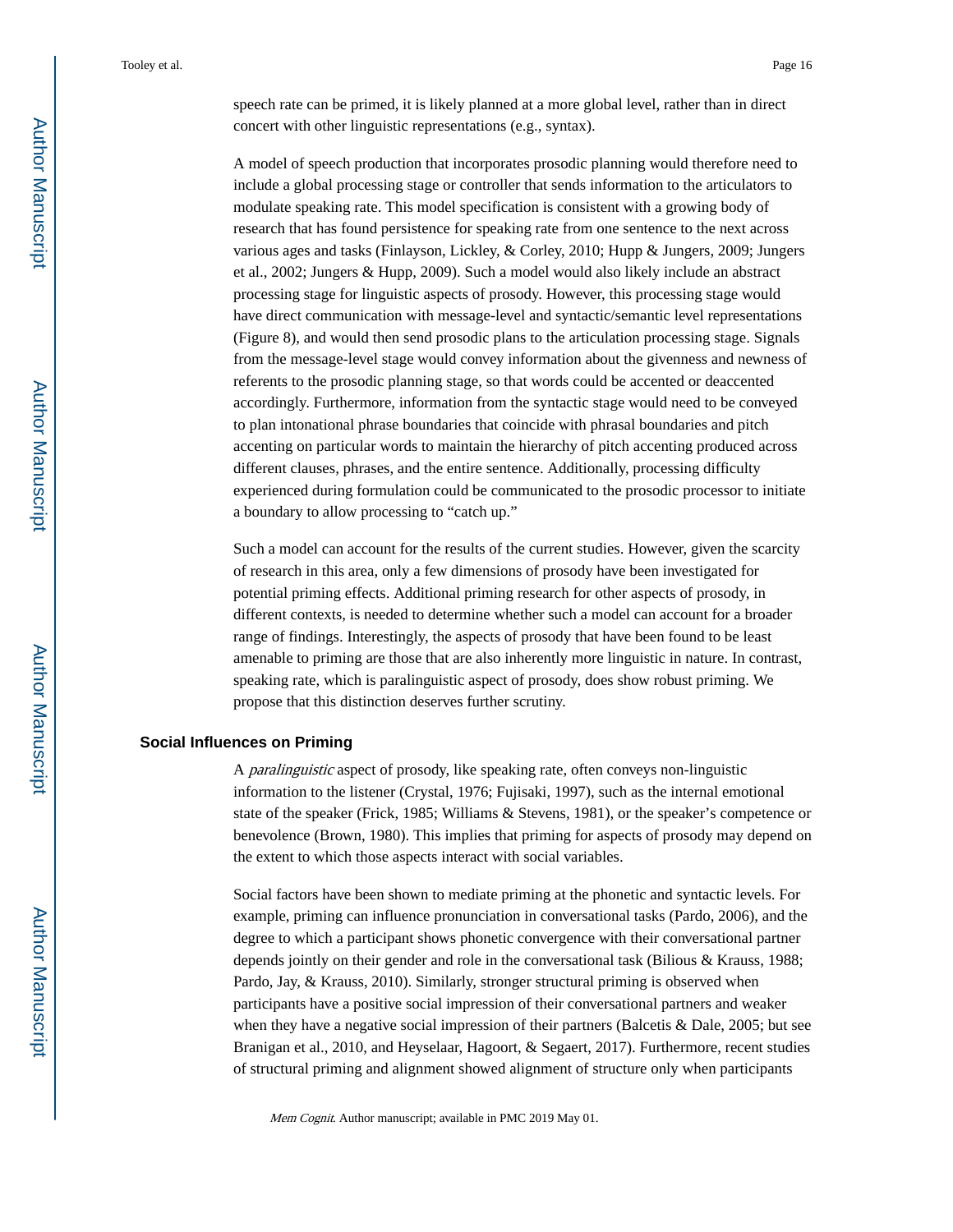were interacting with other participants or a human-like avatar (Heyselaar et al., 2017), and not when they were interacting with a computer (Fehér, Wonnacott, & Smith, 2016, using in an artificial language).

These findings raise the possibility that priming of more linguistic aspects of prosody might occur in the presence of an interlocutor or in a conversational context, neither of which were present in the current studies. However, repetition of syntactic structure can be elicited reliably in both communicative and non-communicative settings, as the role of a syntactic structure in conveying relational information in an utterance does not depend on the presence or absence of an interlocutor. Even if the communicative value of prosody is contingent on the production context in a way that the communicative value of syntax is not, priming effects of speaking rate have now been observed in multiple single-person studies (the current study as well as Jungers & Hupp, 2009). Thus, if conversation is a prerequisite for IPB priming, this would make IPB representations entirely unlike other aspects of language that have been found to prime.

#### **Conclusion**

The current study investigated priming for three aspects of prosody. Speaking rate was found to persist from one sentence to a subsequent sentence, but boundary placement and pitch accenting were not. These findings replicate and extend previous work on priming of aspects of language that are part of the spoken language signal (i.e., prosody) but separate from the meanings of individual words (Jungers & Hupp, 2009; Tooley et al., 2014). Finding priming for a paralinguistic aspect of prosody (i.e., speaking rate) but not more linguistic aspects of prosody (intonational phrase boundaries and pitch accenting) may suggest a difference in how these different aspects of prosody are represented and planned during language production.

# **Acknowledgments**

We thank Candice Stanfield, Ashley Frost, and Ashley Devereux for their assistance with data collection and coding. This work was supported in part by National Institutes of Health grant R01 DC008774 and the James S. McDonnell foundation.

# **Appendix A**

Sentences with relative clauses and main clauses presented in Experiment 1. The locations of the boundaries are indicated with forward slashes.

Sentences with relative clauses:

The apprentice who melted the gold // had not slept in days.

The lender who approved the loan // negotiated a good interest rate.

The clown who entertained the children // wore a silly hat.

The witch who lived in the old house // had three black cats.

The billygoat that roamed the cliffs // was incredibly nimble.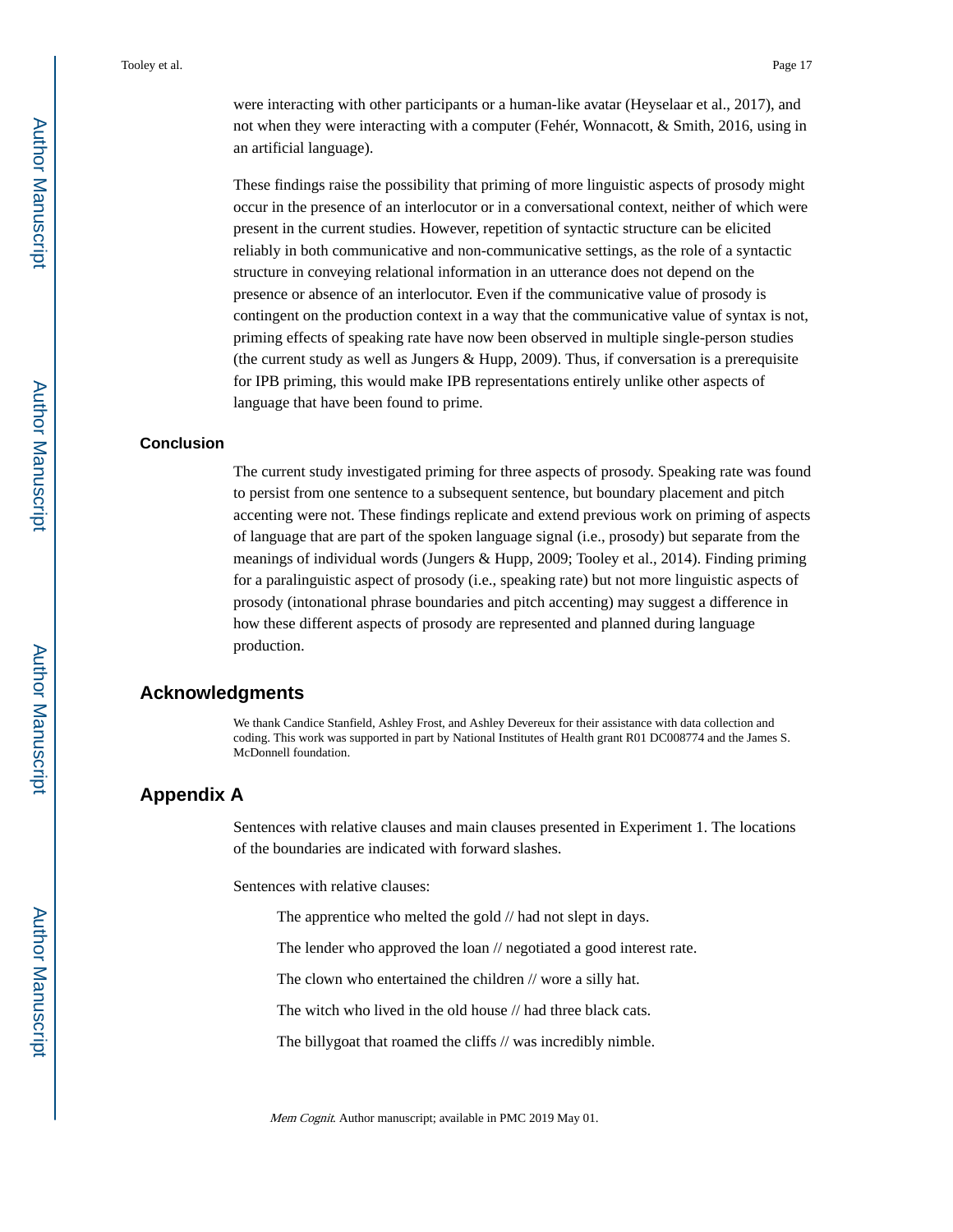The men who survived the battle // huddled around the fire. The dolphin that tossed the ball // wanted a reward for his trick. The jeweler who set the stone // charged a large fee. The guard who worked the night shift // had a hard time staying awake. The dancer who owned the studio // was in excellent physical condition. The professor who gave the lecture // had a pronounced lisp. The nurse who minded the patients // had a kind smile. The monkey that stole the hat // refused to give it back. The woman who watered the flowers // enjoyed bright colors. The queen who summoned the painter // wanted a new mural. The traveler who visited the temple // loved exotic places. The dog that pawed the door // needed to be let out. The violinist who performed the solo // got a standing ovation. The firefighter who stopped the blaze // was given a medal. The realtor who sold the property // got a large commission. Sentences with main clauses: The mobster shot the men // for their disloyalty.

The duck splashed the water // as it landed on the lake. The botanist studied the plant cells // with a powerful microscope. The girl bought new clothes // at the mall today. The pianist rehearsed the piece // for hours and hours. The biologists freed the whale // once it had fully healed. The caterer set the trays // on the long banquet table. The gardener gave the squash // to the family next door. The movie star accepted the role of Hamlet // from the director. The engineer designed the bridge // that crossed the bay. The accountant reviewed the material // before the certification exam. The pigeon followed the baby // around the park. The valet requested the shift // with the most business. The brewer studied the recipe // for the new pale ale. The jogger patted the dog // when he stopped for a drink. The motorist bumped the new car // while parking.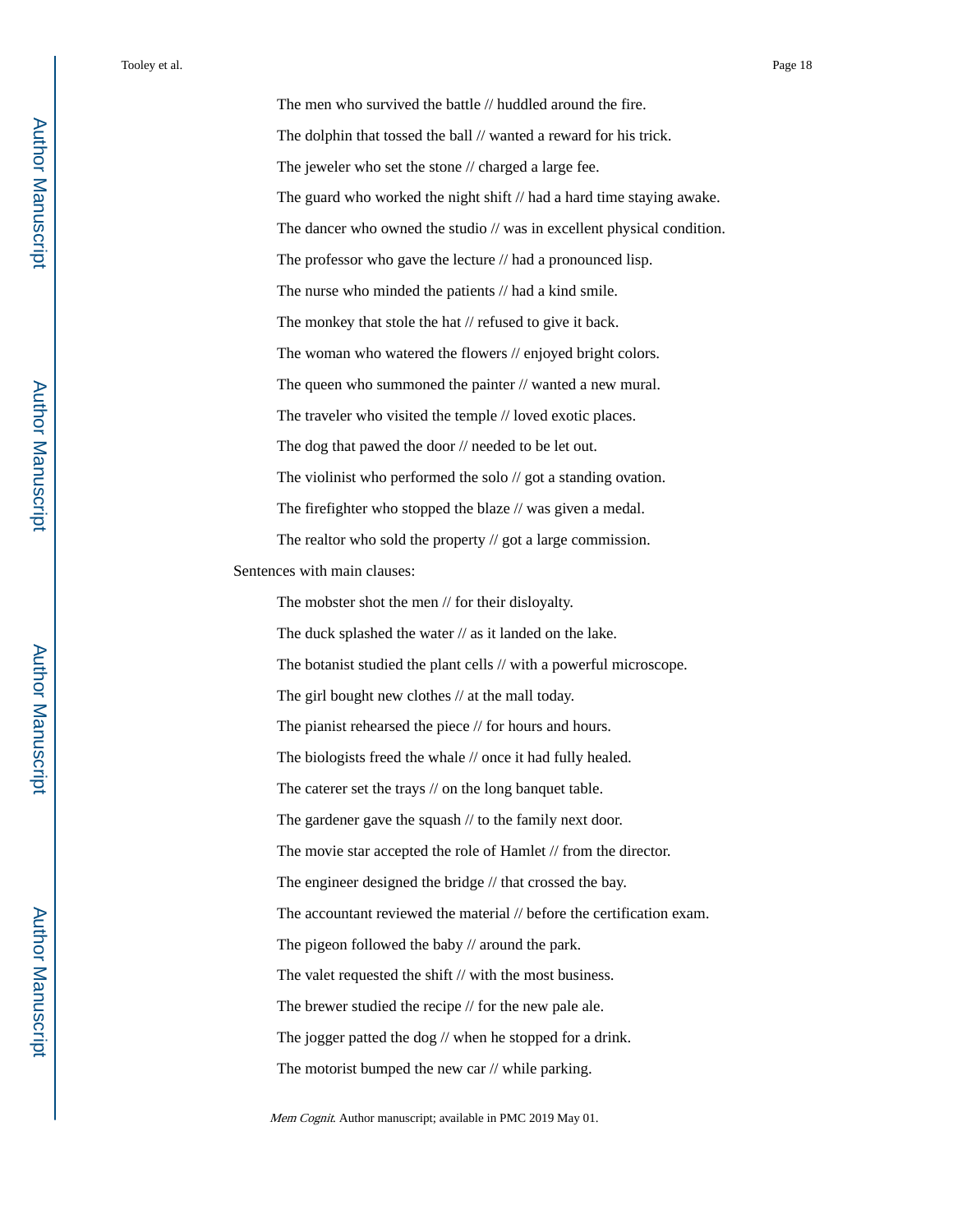The minister asked the congregation // to put money in the offering plate.

The cook divided the soup // into four equal portions.

The scientist screened the samples // for the deadly disease.

The miners struck gold // after digging for a month.

# **Appendix B**

Unambiguous and ambiguous sentences presented in Experiment 2. The locations of the boundaries are indicated with forward slashes.

| <b>Unambiguous Sentences</b>                                     | <b>Ambiguous Sentences</b>                                |
|------------------------------------------------------------------|-----------------------------------------------------------|
| She put the money for the basket // on the table.                | She put the money in the basket // on the table.          |
| He threw the marble from the bucket $\theta$ in the yard.        | He threw the marble in the bucket $\theta$ in the yard.   |
| He laid the ribbon for the gift $\pi$ in the box.                | He laid the ribbon by the gift $\theta$ in the box.       |
| He dropped the piece for the puzzle // on the floor.             | He dropped the piece by the puzzle $//$ on the floor.     |
| She set the key to the jewelry box // on the shelf.              | She set the key in the jewelry box $\theta$ on the shelf. |
| He spilled the ink for the pen $\pi$ on the desk.                | He spilled the ink by the pen $\theta$ on the desk.       |
| He placed the stamp from the envelope // in the pile.            | He placed the stamp on the envelope $\theta$ in the pile. |
| I left the bill for the pint // on the bar.                      | I left the bill by the pint $\theta$ on the bar.          |
| He tossed the shirt from the pile $\frac{1}{\pi}$ in the trash.  | He tossed the shirt on the pile $\theta$ in the trash.    |
| She dumped the garnish for the dish $\theta$ on the tray.        | She dumped the garnish on the dish $\theta$ on the tray.  |
| I dumped the receipts for the wine // on the shelf.              | I dumped the receipts by the wine // on the shelf.        |
| She tossed the penny from the water // on the mat.               | She tossed the penny in the water $\theta$ on the mat.    |
| He left the jacket for the suit $\theta$ on the bed.             | He left the jacket on the suit $\theta$ on the bed.       |
| She placed the seed for the soil // in the hole.                 | She placed the seed on the soil $\ell$ in the hole.       |
| She spilled the water for the tea $\theta$ on the burner.        | She spilled the water by the tea $\theta$ on the burner.  |
| He set the lid for the pot $//$ on the porch.                    | He set the lid by the pot $//$ on the porch.              |
| I dropped the cherry for the sundae $\pi$ in the bowl.           | I dropped the cherry on the sundae $\pi$ in the bowl.     |
| She laid the note for the folder $\pi$ on the table.             | She laid the note by the folder // on the table.          |
| She threw the tag for the hat// in the bin.                      | She threw the tag by the hat $\theta$ in the bin.         |
| He put the keys for the box $\pi$ in the sack.                   | He put the keys on the box $\pi$ in the sack.             |
| She put the sandwich // into the bag on the chair.               | She put the sandwich $\pi$ in the bag on the chair.       |
| She laid the dolls // into the basinet on the ground.            | She laid the dolls // in the basinet on the ground.       |
| I tossed the silverware // onto the table in the hall.           | I tossed the silverware // on the table in the hall.      |
| He dumped the sand $//$ into the pail on the beach.              | He dumped the sand // in the pail on the beach.           |
| He laid the towels // in a pile in the closet.                   | He laid the towels $\pi$ on the pile in the closet.       |
| He put the wrench $\frac{1}{1}$ into the toolbox on the counter. | He put the wrench $//$ in the toolbox on the counter.     |
| I dumped the laundry // into the basket on the couch.            | I dumped the laundry $//$ in the basket on the couch.     |
| She tossed the phone // into the bag on the bed.                 | She tossed the phone // in the bag on the bed.            |
| She threw the knife // into the boat in the river.               | She threw the knife // in the boat in the river.          |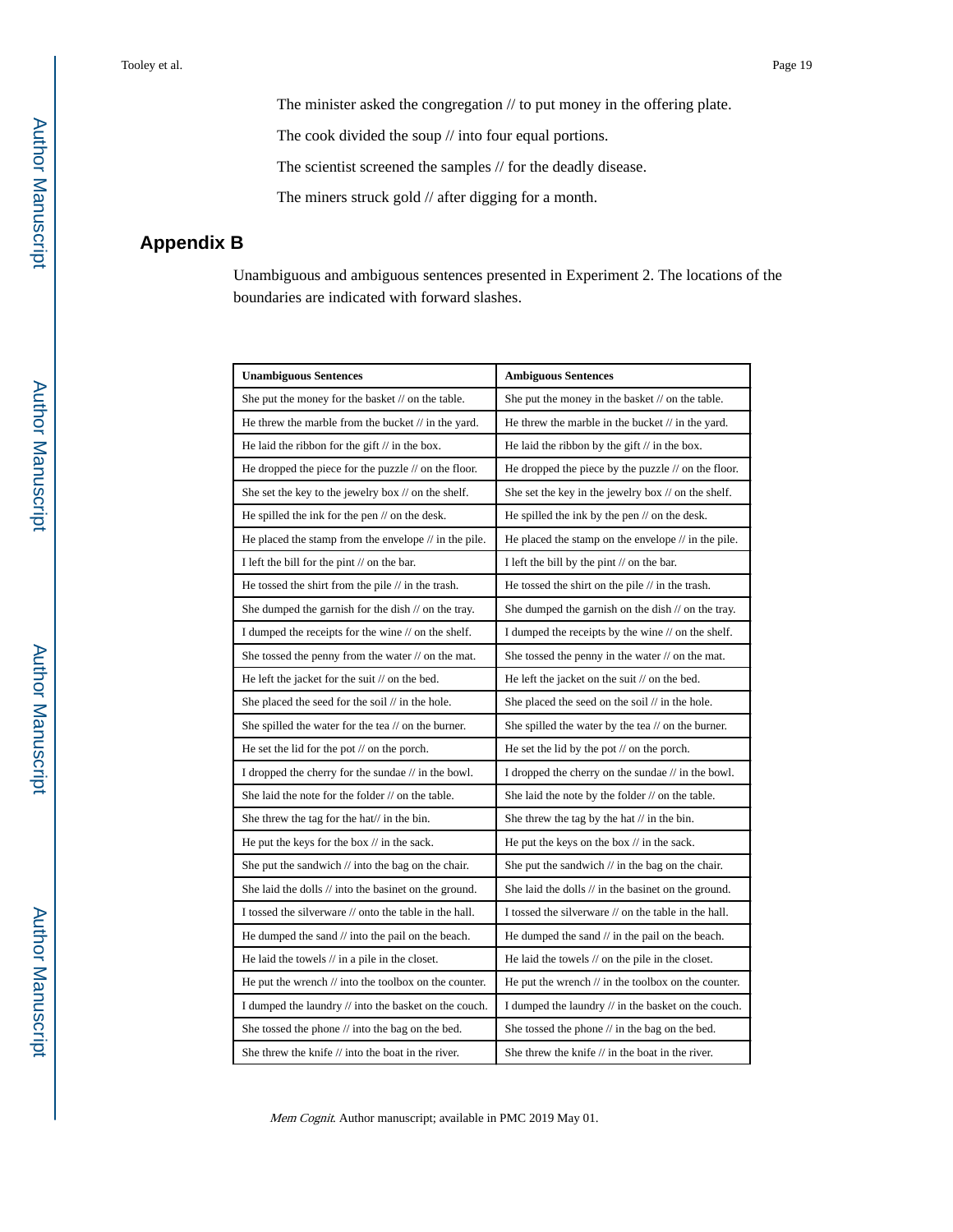| <b>Unambiguous Sentences</b>                             | <b>Ambiguous Sentences</b>                              |
|----------------------------------------------------------|---------------------------------------------------------|
| She dropped the cans // into the bag in the pantry.      | She dropped the cans $\theta$ in the bag in the pantry. |
| I spilled the coffee // onto the saucer on the tray.     | I spilled the coffee // on the saucer on the tray.      |
| I left the bottle $\pi$ in a bag on the bench.           | I left the bottle $\theta$ in the bag on the bench.     |
| He dropped the bulb // into the bucket on the hill.      | He dropped the bulb $\pi$ in the bucket on the hill.    |
| He threw the crayon $\theta$ into the box in the drawer. | He threw the crayon $\pi$ in the box in the drawer.     |
| He left the menu $\theta$ on a desk in the study.        | He left the menu $\theta$ on the desk in the study.     |
| She spilled the oil // onto the mat on the sidewalk.     | She spilled the oil // on the mat on the sidewalk.      |
| She placed the flag // onto the pole in the grass.       | She placed the flag $\theta$ on the pole in the grass.  |
| She set the mitten $\pi$ in a box on the stairs.         | She set the mitten $\pi$ in the box on the stairs.      |
| He set the toys // on a blanket on the sofa.             | He set the toys // on the blanket on the sofa.          |
| I placed the note $\theta$ into the file in the cabinet. | I placed the note $\pi$ in the file in the cabinet.     |

# **Appendix C**

Experimental sentences used in Experiment 3. Uppercase indicates accented words and italics indicates the critical (manipulated) word.

The Mexican billionaire purchased the PHOTO of the LANDSCAPE at the auction.

The club treasurer collected the DUES for the MEMBERSHIP after the meeting.

The Kansas politician protested the *DESTRUCTION* of the CITY by the rebels.

The high school senior mailed the APPLICATION for the SCHOLARSHIP to the company.

The Jamaican sprinters saluted the **STATUE** of the WARRIOR at the track.

The preschool class learned the *RIDDLE* about the NUMBERS after their naps.

The nursing instructor explained the DIAGRAM of the HEART to the audience.

The radio deejay played the SONG about the BREAKUP after the commercials.

The dealership president docked the PAY of the MECHANICS from the union.

The team doctor packed the *BOXES* of the MEDICINE for the away game.

The varsity quarterback declined the *OFFER* of the SPONSORSHIP from the president.

The Ethiopian runner beat the *WINNER* of the OLYMPICS at the Chicago marathon. The chorus dancer read the ROLE of the LEAD at the audition.

The circus freak performed the *SHOW* about the TIGER behind the screen.

The label representative dropped the *TRAY* of the DRINKS at the party.

The hospital intern conducted the *SEARCH* of the FLOOR at the shift change.

The company janitor emptied the *BIN* for the RECYCLING at the end of the shift.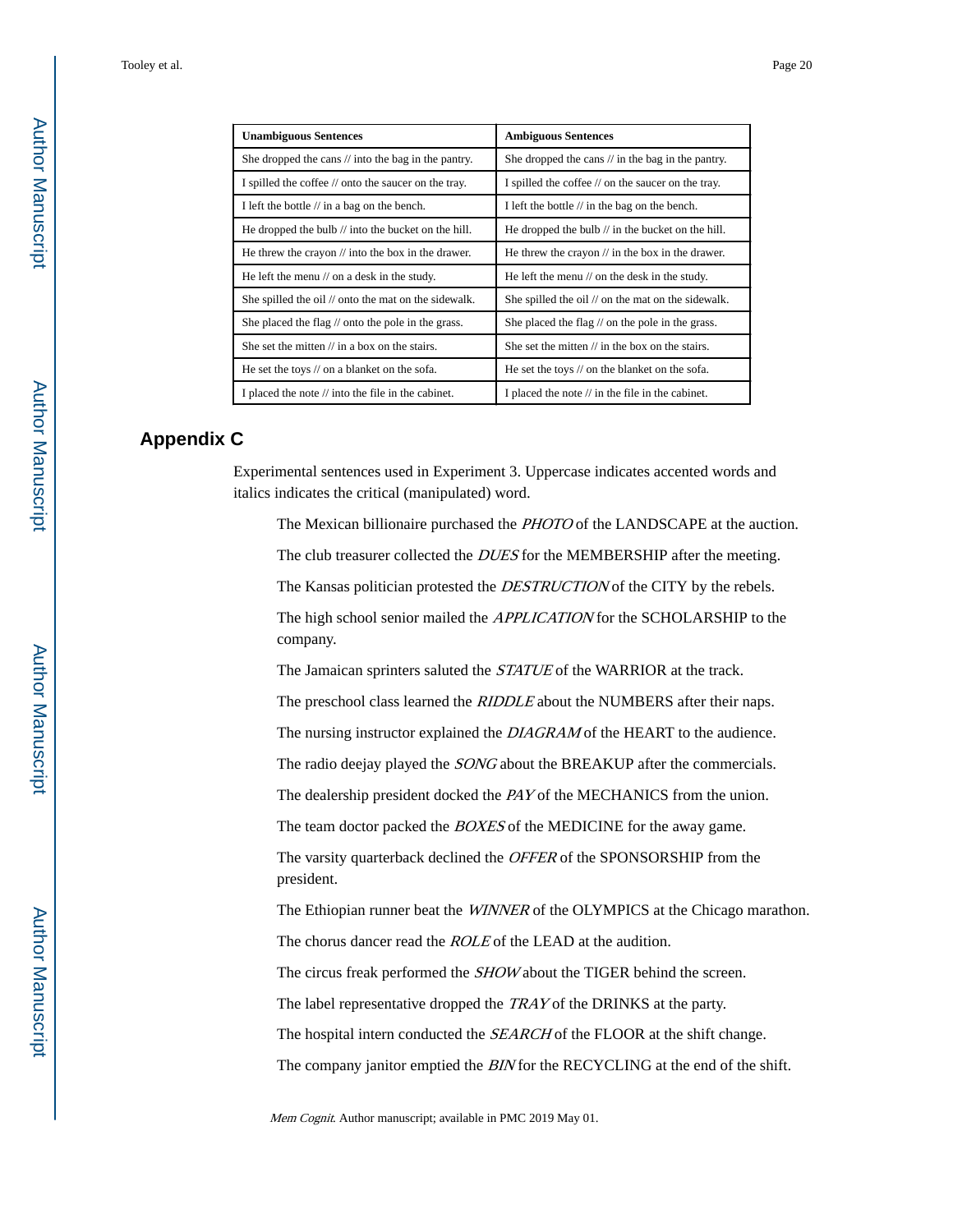The store manager released the NAMES of the WINNERS over the radio. The precinct officer saw the GRAFFITI of the GANG on the brick wall. The city arborist checked the HEALTH of the TREES at the building site. The French chef added the ZEST of a LEMON to the dish. The literature professor assigned the *BOOK* about the GREEKS to the class. The job candidate joined the *LINE* for the COFFEE after his interview. The building engineer inspected the CLAIMS about the LEAKS on the third floor. The division secretary started the *RUMORS* about the LAYOFFS at the meeting. The university scientist stole the *BLUEPRINTS* of the DEVICE at the conference. The state senator raised the *ISSUE* of the DROUGHT at the hearing. The estate butler saw the *GHOST* of the GARDENER on Halloween night. The festival partygoers liked the *PORTRAIT* of the QUEEN by the fountain. The tournament champion studied the *LIST* of the WORDS in the hotel lobby. The royal jester told the *STORY* about the SIEGE to the court. The school principal called the ASSEMBLY of the STUDENTS in the school play. The dairy worker brought the **BOTTLES** for the MILK to the barn. The supreme court heard the CASE of the MURDER at the agency. The forest ranger monitored the CONSTRUCTION of the TRENCH from his office. The college dean fired the HEAD of the DEPARTMENT after the faculty meeting. The start-up founder hired the *STAFF* of the BAR from the local university. The station agent punched the *TICKETS* of the PASSENGERS on the train. The event coordinator left the LIST of the ATTENDEES at the coffee shop. The FBI inspector questioned the WITNESS of the ROBBERY at the police station.

### **References**

- Aylett M, Turk A. The Smooth Signal Redundancy Hypothesis: A Functional Explanation for Relationships between Redundancy, Prosodic Prominence and Duration in Spontaneous Speech. Language and Speech. 2004; 47(1):31–56. [PubMed: 15298329]
- Baayen RH, Davidson DJ, Bates DM. Mixed-effects modeling with crossed random effects for subjects and items. Journal of Memory and Language. 2008; 59:390–412.
- Balcetis, E., Dale, R. Proceedings of the 27th annual meeting of the cognitive science society. Erlbaum; Mahwah, NJ: 2005. An exploration of social modulation of syntactic priming; p. 184-189.
- Bilous FR, Krauss RM. Dominance and accommodation in the conversational behaviours of same-and mixed-gender dyads. Language & Communication. 1988; 8(3–4):183–194.
- Bock JK. Syntactic persistence in language production. Cognitive Psychology. 1986; 18:355–387.
- Bolinger D. Accent is predictable (if you're a mind-reader). Language. 1972; 58:505–533.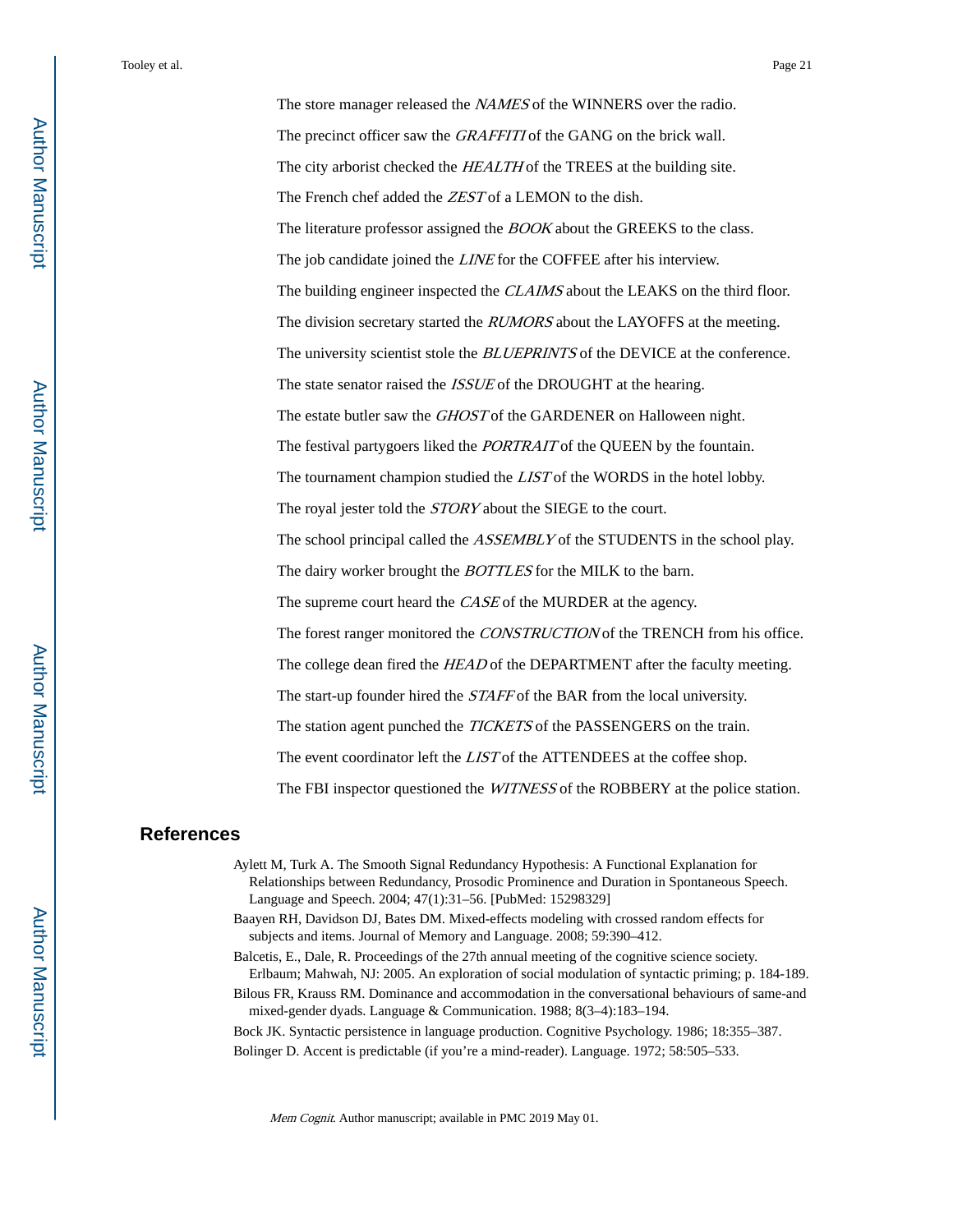- Branigan HP, Pickering MJ, Pearson J, McLean JF. Linguistic alignment between people and computers. Journal of Pragmatics. 2010; 42(9):2355–2368.
- Branigan HP, Pickering MJ, Cleland AA. Syntactic co-ordination in dialogue. Cognition. 2000; 75:B13–B25. [PubMed: 10771277]
- Breen M, Watson DG, Gibson E. Intonational phrasing is constrained by meaning, not balance. Language and Cognitive Processes. 2011; 26:1532–1562.
- Brennan SE, Clark HH. Conceptual pacts and lexical choice in conversation. Journal of Experimental Psychology: Learning, Memory, and Cognition. 1996; 22:1482–1493.
- Brown BL. Effects of speech rate on personality attributions and competency evaluations. Language: Social psychological perspectives. 1980:293–300.
- Brown M, Salverda AP, Dilley LC, Tanenhaus MK. Expectations from preceding prosody influence segmentation in online sentence processing. Psychonomic bulletin & review. 2011; 18(6):1189– 1196. [PubMed: 21968925]
- Cleland AA, Pickering MJ. The use of lexical and syntactic information in language production: Evidence from the priming of noun phrase structure. Journal of Memory and Language. 2003; 49:214–230.
- Collins AM, Loftus EF. A spreading-activation theory of semantic processing. Psychological Review. 1975; 82:407–428.
- Collins, AM., Quillian, MR. Facilitating retrieval from semantic memory: The effect of repeating part of an inference. In: Sanders, AF., editor. Attention and Performance III. Amsterdam, The Netherlands: North Holland; 1970. p. 304-314.
- Crystal D. Prosodic systems and intonation in English (Vol. 1). CUP Archive. 1976
- Crystal TH, House AS. Segmental durations in connected speech signals: Preliminary results. Journal of the Acoustical Society of America. 1982; 72:705–716. [PubMed: 7130529]
- Crystal TH, House AS. Segmental durations in connected-speech signals: Current results. Journal of the Acoustical Society of America. 1988; 83:1553–1573.
- De Looze C, Scherer S, Vaughan B, Campbell N. Investigating automatic measurements of prosodic accommodation and its dynamics in social interaction. Speech Communication. 2014; 58:11–34.
- Dahan D, Tanenhaus MK, Chambers CG. Accent and reference resolution in spoken-language comprehension. Journal of Memory and Language. 2002; 47:292–314.
- Fehér O, Wonnacott E, Smith K. Structural priming in artificial languages and the regularisation of unpredictable variation. Journal of Memory and Language. 2016
- Ferreira F. Creation of prosody during sentence production. Psychological review. 1993; 100(2):233. [PubMed: 8483983]
- Finlayson, IR., Lickley, RJ., Corley, M. Proceedings of DiSS-LPSS Joint Workshop. Tokyo, Japan: 2010. The influence of articulation rate, and the disfluency of others, on one's own speech; p. 119-122.
- Frick RW. Communicating emotion: The role of prosodic features. Psychological Bulletin. 1985; 97(3):412.
- Fujisaki, H. Computing Prosody. Springer; US: 1997. Prosody, models, and spontaneous speech; p. 27-42.
- Gabora L, Rosch E, Aerts D. Toward an ecological theory of concepts. Ecological Psychology. 2008; 20:84–116.
- Garrod S, Pickering MJ. Why is conversation so easy? Trends in Cognitive Sciences. 2004; 8:8–11. [PubMed: 14697397]
- Gay T. Effect of speaking rate on vowel formant movements. Journal of the Acoustical Society of America. 1978; 63:223–230. [PubMed: 632415]
- Gee J, Grosjean F. Performance structures: A psycholinguistic appraisal. Cognitive Psychology. 1983; 15:411–458.
- Gibson E, Schütze CT. Disambiguation preferences in noun phrase conjunction do not mirror corpus frequency. Journal of Memory and Language. 1999; 40(2):263–279.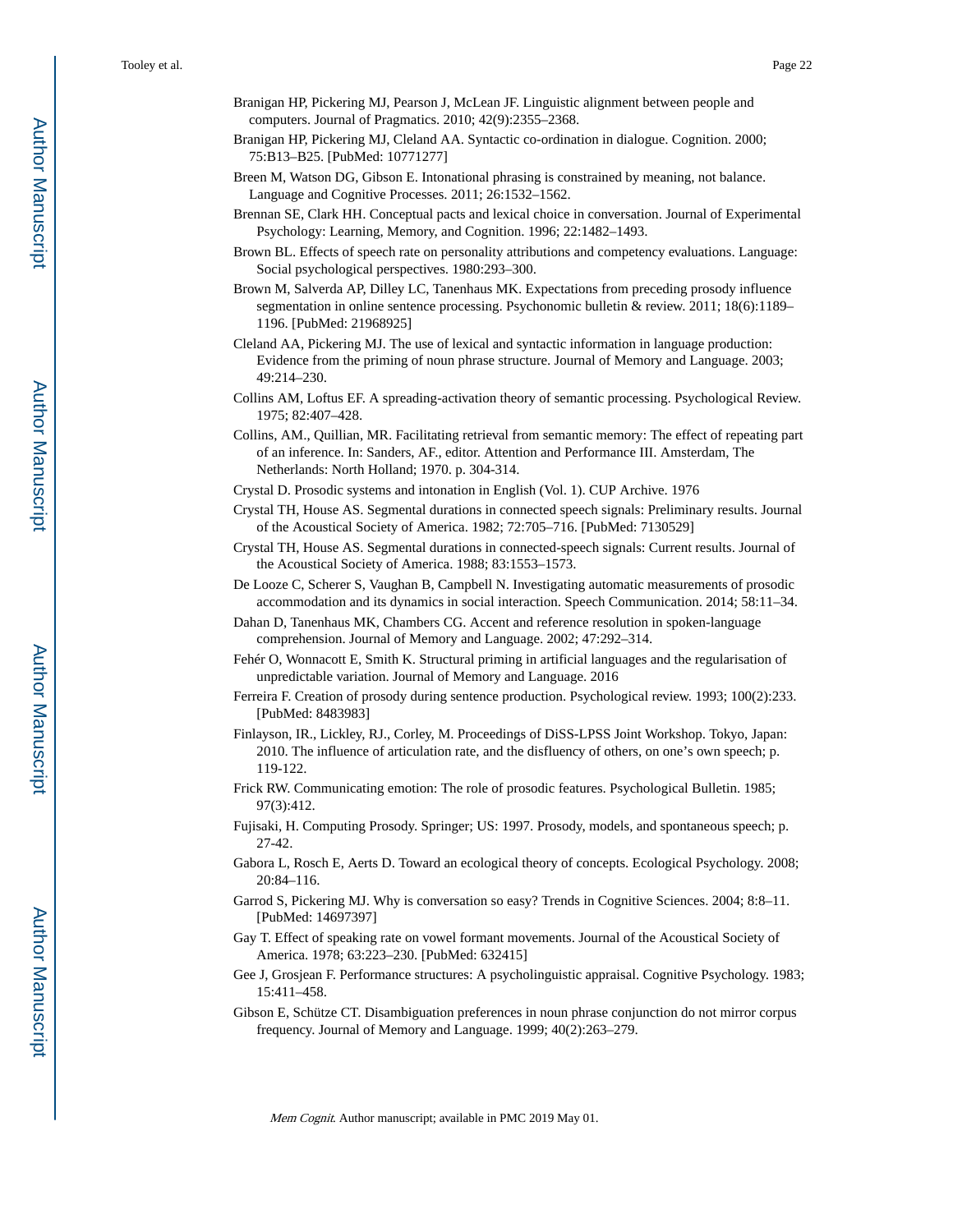- Heyselaar E, Hagoort P, Segaert K. In dialogue with an avatar, language behavior is identical to dialogue with a human partner. Behavior research methods. 2017; 49(1):46–60. [PubMed: 26676949]
- Hirschberg, J. Talk presented at Experimental and Theoretical Advances in Prosody 2 in Montreal. Canada: 2011. Prosodic Dimensions of Entrainment in Dialogue.
- Hupp JM, Jungers MK. Speech priming: An examination of rate and syntactic persistence in preschoolers. British Journal of Developmental Psychology. 2009; 27:495–504. [PubMed: 19998544]
- Jaeger TF. Categorical data analysis: Away from ANOVAs (transformation or not) and towards mixed logit models. Journal of Memory and Language. 2008; 59:434–446. [PubMed: 19884961]
- Jungers MK, Palmer C, Speer SR. Time after time: The coordinating influence of tempo in music and speech. Cognitive Processing. 2002:1–2. 21–35.
- Jungers MK, Hupp JM. Speech priming: Evidence for rate persistence in unscripted speech. Language and Cognitive Processes. 2009; 24:611–624.
- Lass NJ. Significance of intra-and intersentence pause times in perceptual judgments of oral reading rate. The Journal of the Acoustical Society of America. 1970; 48(1A):103–103.
- Lee C, Black M, Katsamanis A, Lammert A, Baucom B, Christensen A, Georgiou P, Narayanan S. Quantification of Prosodic Entrainment in Affective Spontaneous Spoken Inter-actions of Married Couples. Eleventh Annual Conference of the International Speech Communication Association. 2010:793–796.
- Levitan, R., Hirschberg, J. Proceedings of Interspeech. Florence, Italy: 2011. Measuring acoustic and prosodic entrainment with respect to multiple levels and dimensions.
- Kidd GR. Articulatory-rate context effects in phoneme identification. Journal of Experimental Psychology: Human Perception and Performance. 1989; 15:736–748. [PubMed: 2531208]
- Kraljic T, Brennan SE. Prosodic disambiguation of syntactic structure: For the speaker or for the addressee? Cognitive Psychology. 2005; 50:194–231. [PubMed: 15680144]
- Krialjic T, Samuel AG. Perceptual adjustments to multiple speakers. Journal of Memory and Language. 2007; 56:1–15.
- MacDonald, M. Distributional information in language comprehension, production, and acquisition: Three puzzles and a moral. In: MacWhinney, B., editor. The emergence of language. Mahwah, NJ: Lawrence Erlbaum; 1999. p. 177-196.
- McClelland JL, Elman JL. The TRACE model of speech perception. Cognitive psychology. 1986; 18(1):1–86. [PubMed: 3753912]
- Meyer DE, Schvaneveldt RW. Facilitation in recognizing words: Evidence of a dependence upon retrieval operations. Journal of Experimental Psychology. 1971; 90:227–234. [PubMed: 5134329]
- Miller JL, Liberman AM. Some effects of later-occurring information on the perception of stop consonant and semivowel. Perception and Psychophysics. 1979; 25:457–465. [PubMed: 492910]
- Nespor, M., Vogel, I. Prosodic Phonology. Dordrecht: Foris Publications; 1986.
- Norris D, McQueen JM, Cutler A. Perceptual learning in speech. Cognitive Psychology. 2003; 47:204– 238. [PubMed: 12948518]
- Pardo JS, Jay IC, Krauss RM. Conversational role influences speech imitation. Attention, Perception, & Psychophysics. 2010; 72(8):2254–2264.
- Pardo JS. On phonetic convergence during conversational interaction. The Journal of the Acoustical Society of America. 2006; 119(4):2382–2393. [PubMed: 16642851]
- Pickering MJ, Ferreira VS. Structural priming: A critical review. Psychological Bulletin. 2008; 134:427–459. [PubMed: 18444704]
- Poellmann K, Bosker HR, McQueen JM, Mitterer H. Perceptual adaptation to segmental and syllabic reductions in continuous spoken Dutch. Journal of Phonetics. 2014; 46:101–127.
- Reinisch E. Speaker-specific processing and local context information: The case of speaking rate. Applied Psycholinguistics. 2015:1–19.
- Rosch E. Cognitive representations of semantic categories. Journal of Experimental Psychology: General. 1975; 104:192–233.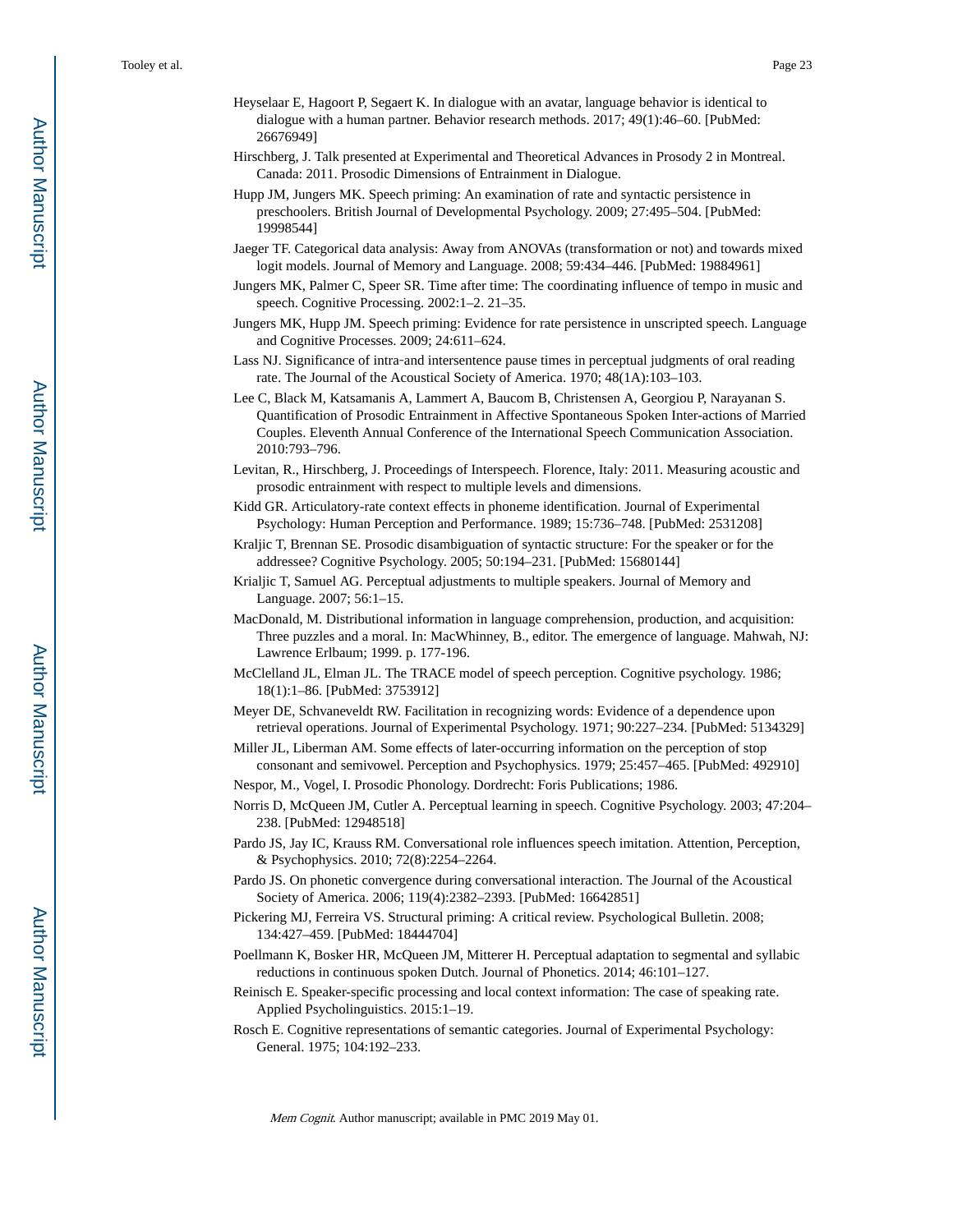- Sawusch JR, Newman RS. Perceptual normalization for speaking rate: II. Effects of signal discontinuities. Perception & Psychophysics. 2000; 62:285–300. [PubMed: 10723208]
- Schafer, A. Prosodic parsing: The role of prosody in sentence comprehension Doctoral dissertation. University of Massachusetts; Amherst: 1997.
- Schober MF, Clark HH. Understanding by adressees and overhearers. Cognitive Psychology. 1989; 21:211–232.
- Schober MF. Spatial perspective-taking in conversation. Cognition. 1993; 47:1–24. [PubMed: 8482069]
- Selkirk, EO. Phonology and syntax: The relation between sound and structure. Cambridge, MA: MIT Press; 1984.
- Silverman, KEA., Beckman, M., Pitrelli, JF., Ostendorf, M., Wightman, C., Price, P., et al. Proceedings of the 1992 international conference on spoken language processing. Vol. 2. Banff; Canada: 1992. TOBI: A standard for labeling English prosody; p. 867-870.
- Snedeker J, Trueswell J. Using prosody to avoid ambiguity: Effects of speaker awareness and referential context. Journal of Memory and Language. 2003; 48:103–130.
- Tooley KM, Traxler MJ. Syntactic priming effects in comprehension: A critical review. Language and Linguistics Compass. 2010; 4(10):925–937.
- Tooley KM, Konopka AE, Watson DG. Can prosodic structure be primed (like syntactic structure)? Journal of Experimental Psychology: Learning, Memory, and Cognition. 2014; 40(2):348–363.
- Truckenbrodt H. On the relation between syntactic phrases and phonological phrases. Linguistic Inquiry. 1999; 30:219–255.
- Vigliocco G, Vinson DP, Damian MF, Levelt W. Semantic distance effects on object and action naming. Cognition. 2002; 85(3):B61–B69. [PubMed: 12169413]
- Wagner M, Watson DG. Experimental and theoretical advances in prosody: A review. Language and Cognitive Processes. 2010; 25:905–945. [PubMed: 22096264]
- Ward A, Litman D. Automatically measuring lexical and acoustic/prosodic convergence in tutorial dialog corpora. Proceedings of the SLaTE Workshop on Speech and Language Technology in Education. 2007
- Watson D, Gibson E. The relationship between intonational phrasing and syntactic structure in language production. Language and Cognitive Processes. 2004; 19:713–755.
- Watson D, Gibson EA. Intonational phrasing and constituency in language production and comprehension. Studia Linguistica. 2005; 59:279–300.
- Watson D, Breen M, Gibson EA. The role of syntactic obligatoriness in the production of intonational boundaries. Journal of Experimental Psychology: Learning, Memory and Cognition. 2006; 32:1045–1056.
- Weidman, S., Breen, M., Haydon, KC. Prosodic Speech Entrainment in Romantic Relationships; Proceedings of Speech Prosody; 2016; Boston, USA. 2016.
- Williams CE, Stevens KN. Vocal correlates of emotional states. Speech evaluation in psychiatry. 1981:221–240.
- Wilson M, Wilson TP. An oscillator model of the timing of turn-taking. Psychonomic Bulletin and Review. 2005; 12(6):957–968. [PubMed: 16615316]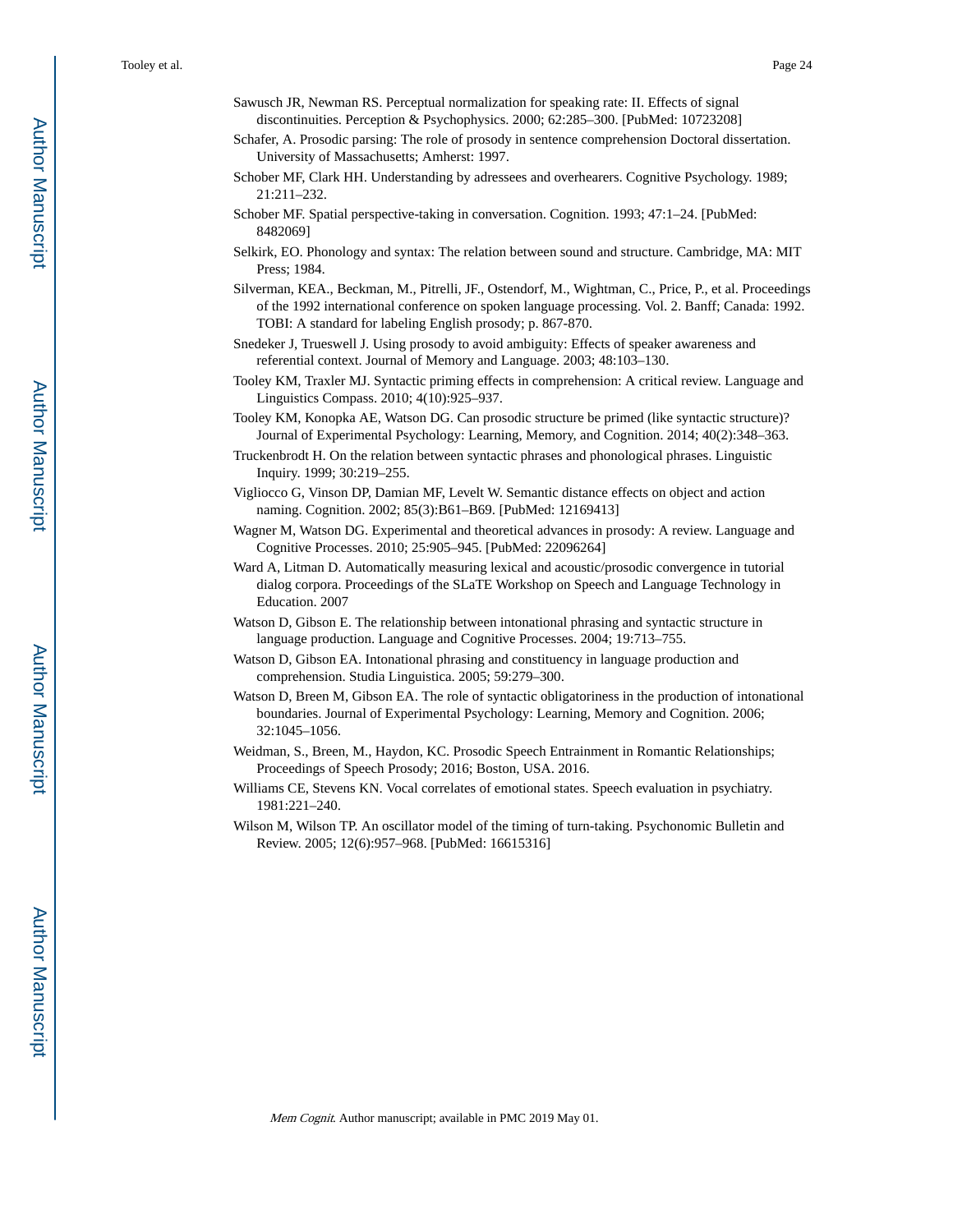

#### **Figure 1.**

Total Sentence Speaking durations.

Mean total sentence speaking durations for a) prime sentences and b) target sentences across the Boundary and Speaking Rate conditions. Error bars represent 95% confidence intervals.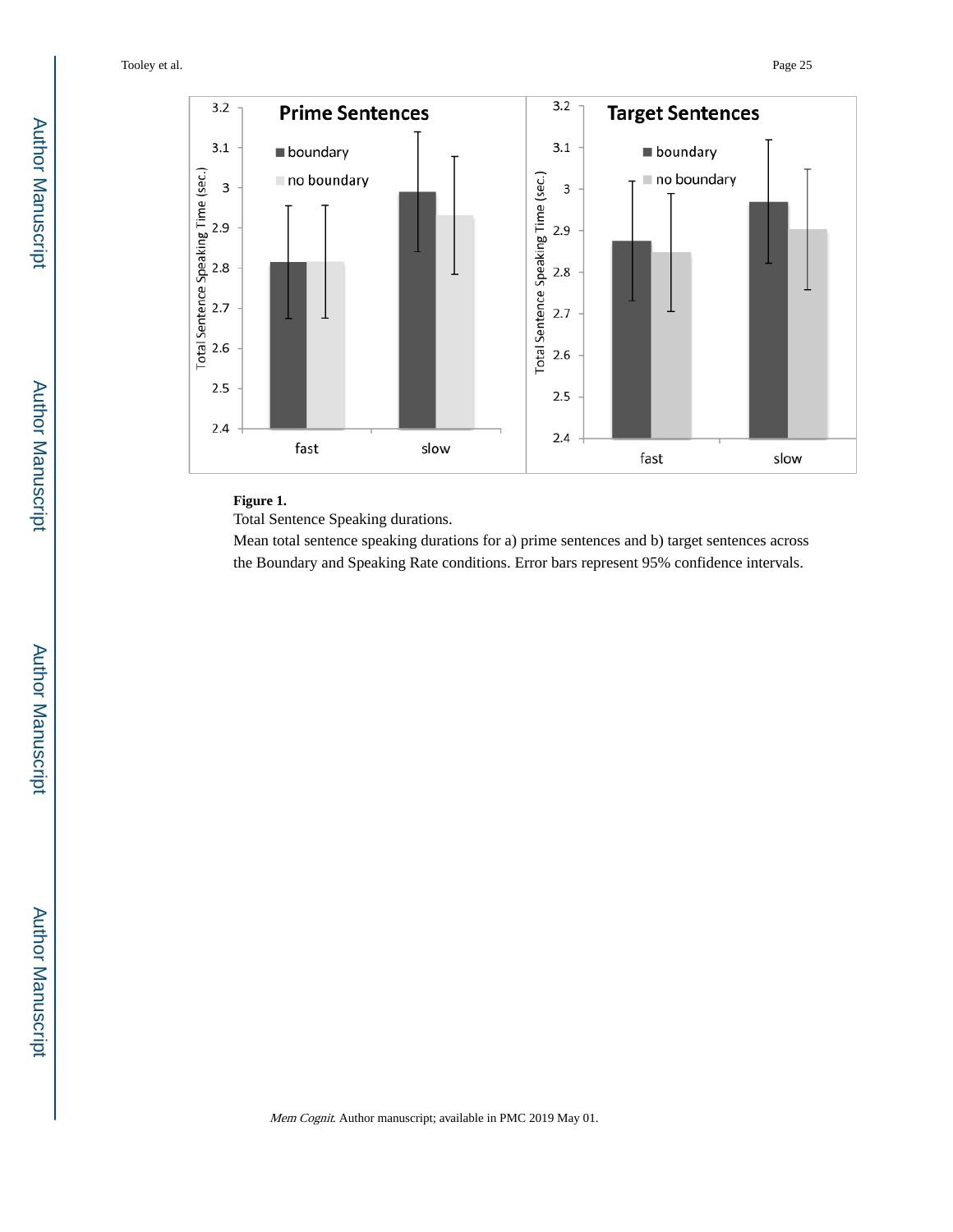Tooley et al. Page 26



# **Figure 2.**

Perceived Pauses.

Proportion of perceived pauses in a) the prime sentences and b) the target sentences across the Boundary and Speaking Rate conditions. Error bars represent 95% confidence intervals.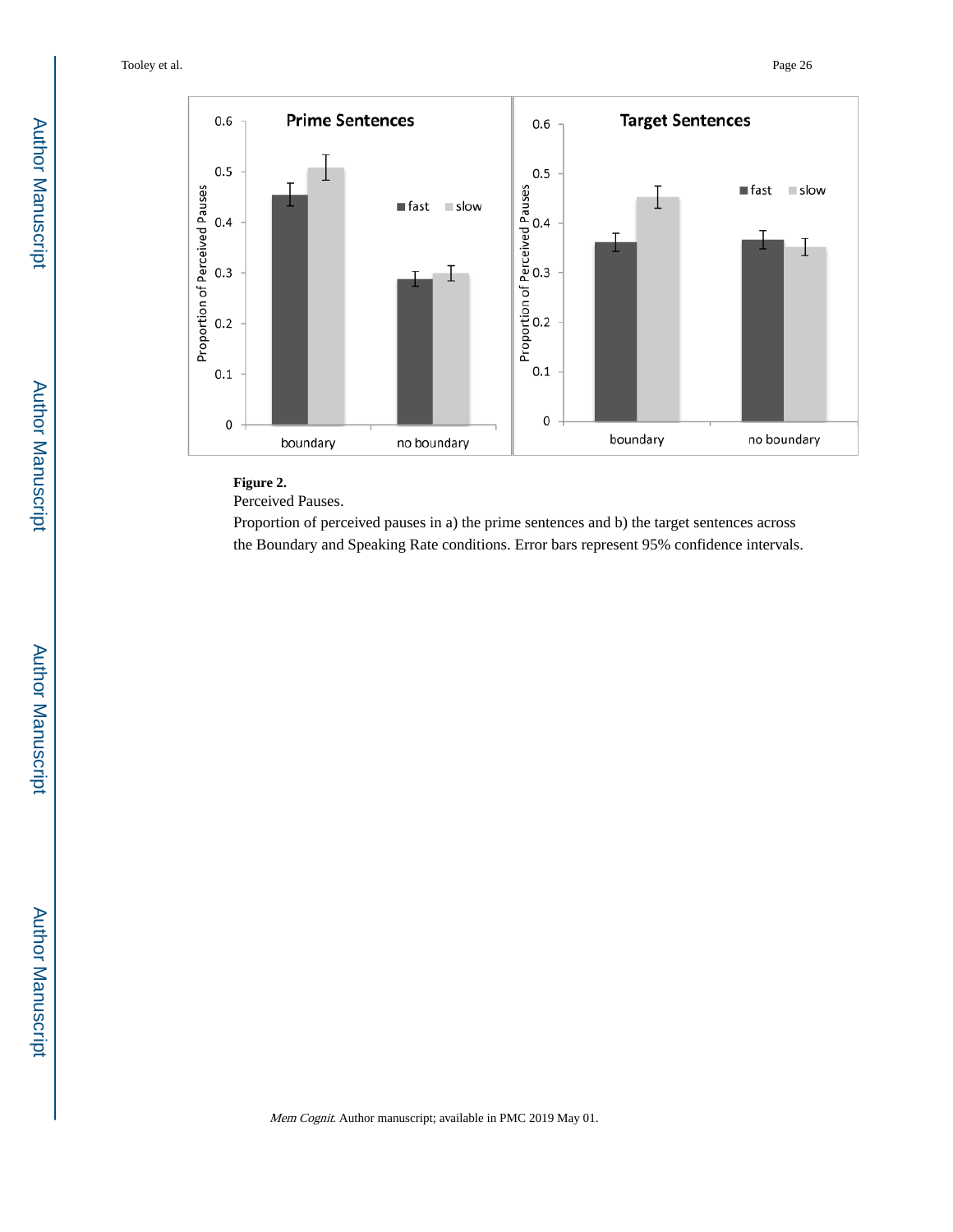

### **Figure 3.**

Word-and-Pause Durations.

Mean word-and-pause durations for the critical regions of a) the prime and b) target sentences, broken down by Boundary and Speaking Rate conditions. Error bars represent standard errors.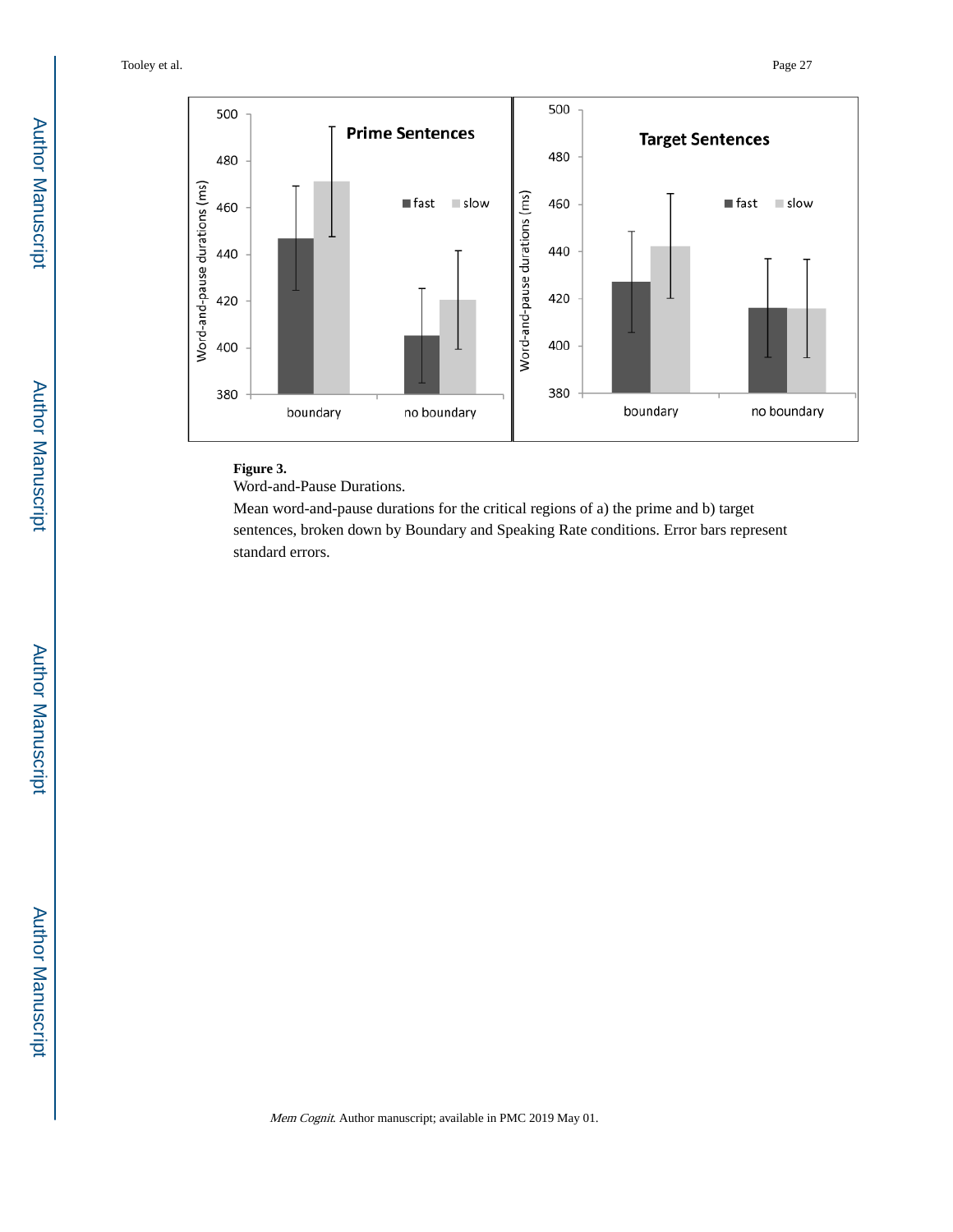

#### **Figure 4.**

Perceived Pauses.

Proportion of perceived pauses in the a) prime sentences and b) target sentencesbroken down by the Boundary and Ambiguity conditions. Error bars represent 95% confidence intervals.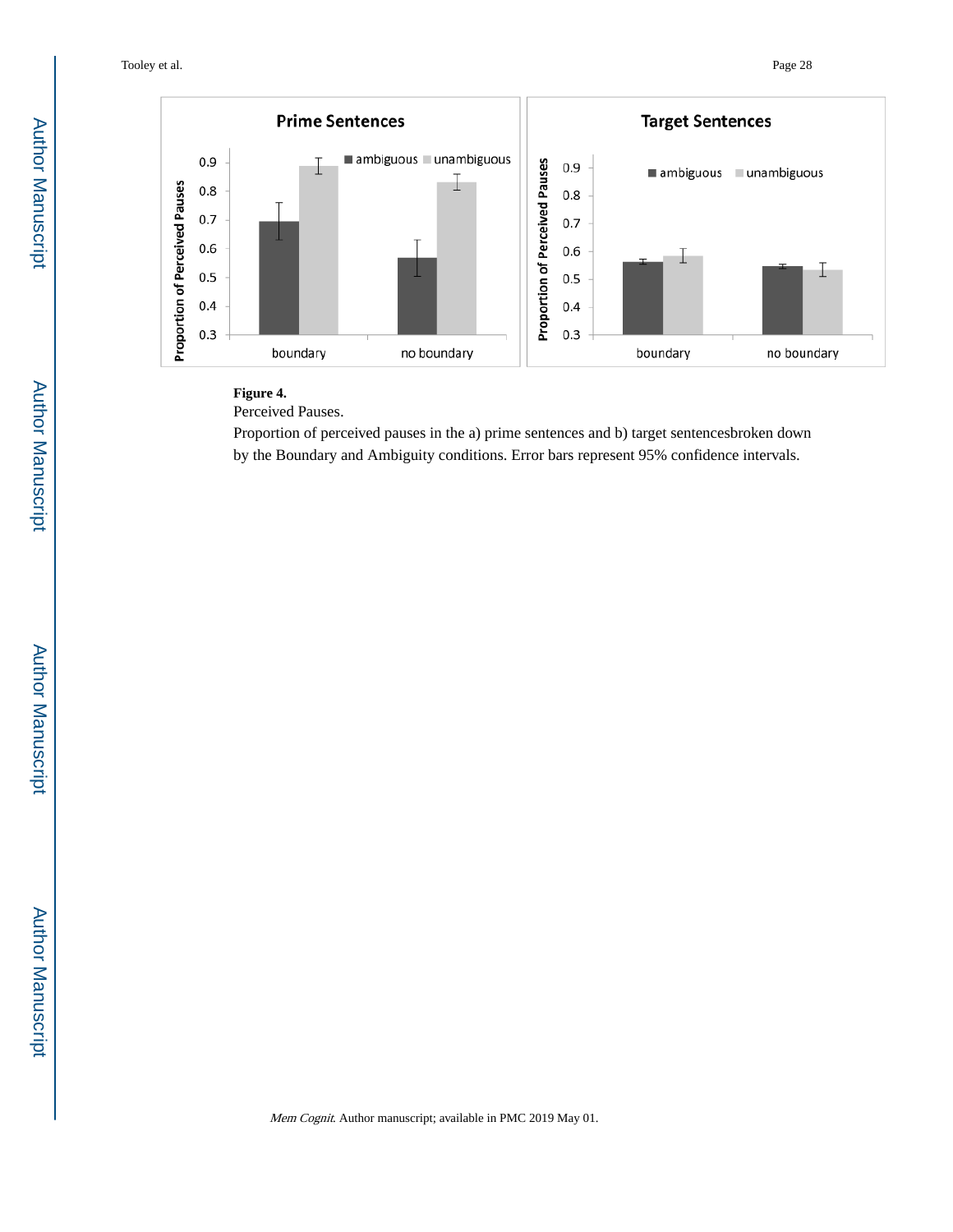

#### **Figure 5.**

#### Word-and-Pause Durations

Mean word-and-pause durations for the critical regions of the a) prime and b) target sentences, broken down by Boundary and Ambiguity conditions. Error bars represent 95% confidence intervals.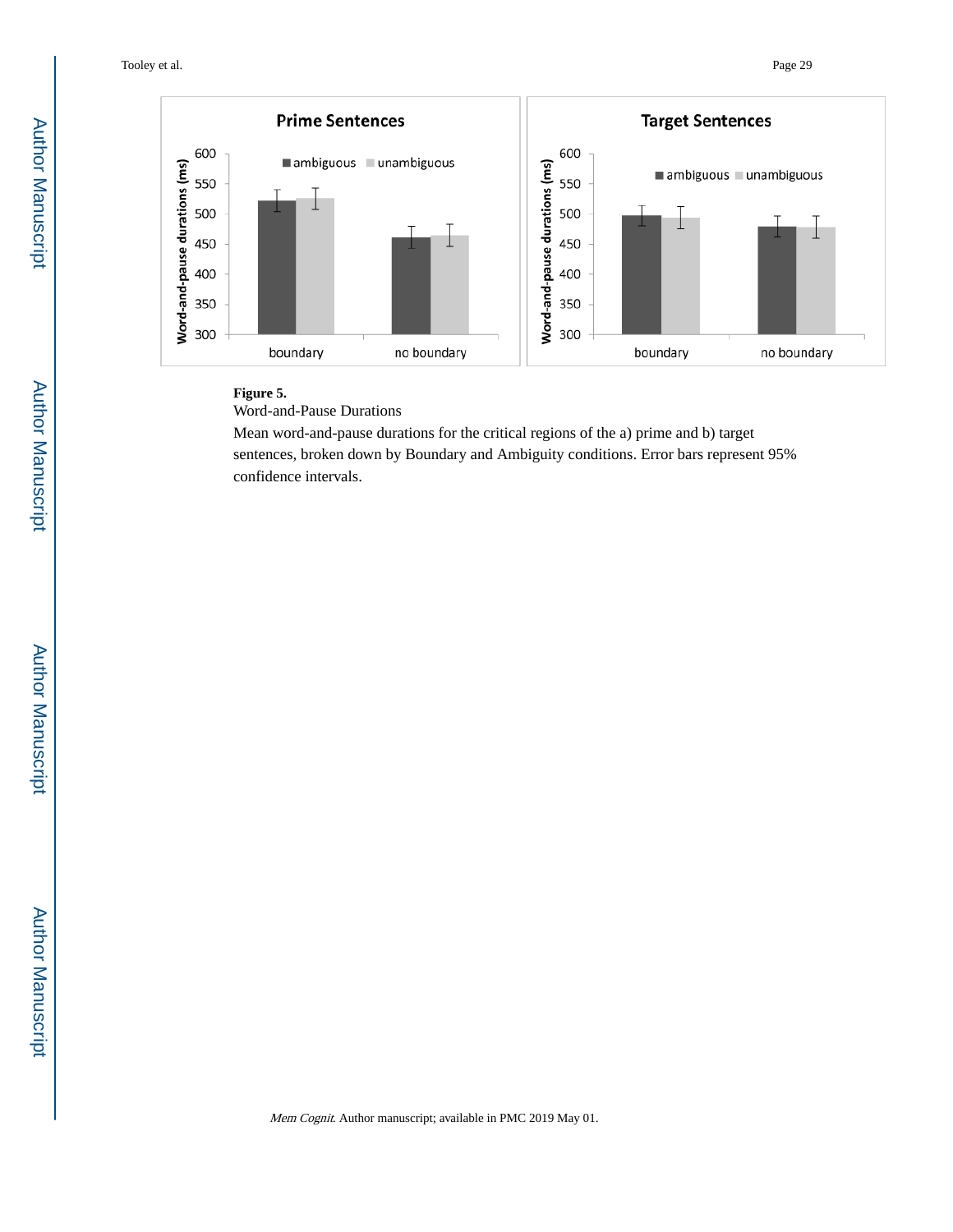

#### **Figure 6.**

Perceived Ratings of Pitch Accenting

Mean perceived ratings of pitch accenting on the critical word in both the prime (left) and target (right) sentences broken down by the accenting condition (no accent vs. accent). Error bars represent 95% confidence intervals.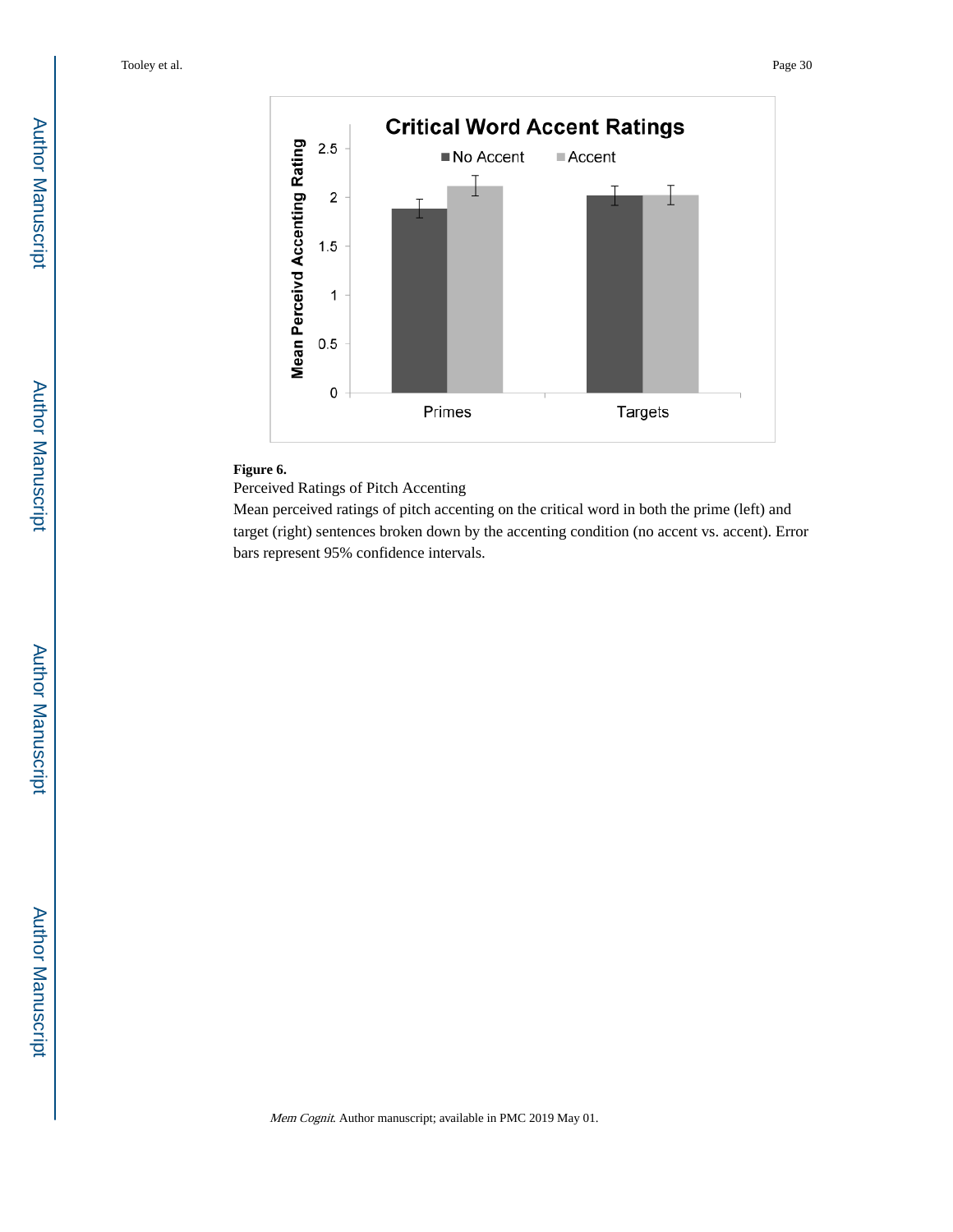

#### **Figure 7.**

Mean measurements of a) pitch (Hz) accenting, b) intensity (dB), and c) duration (sec.) of the critical word in both the prime (left) and target (right) sentences broken down by the accenting condition (no accent vs. accent). Error bars are standard errors.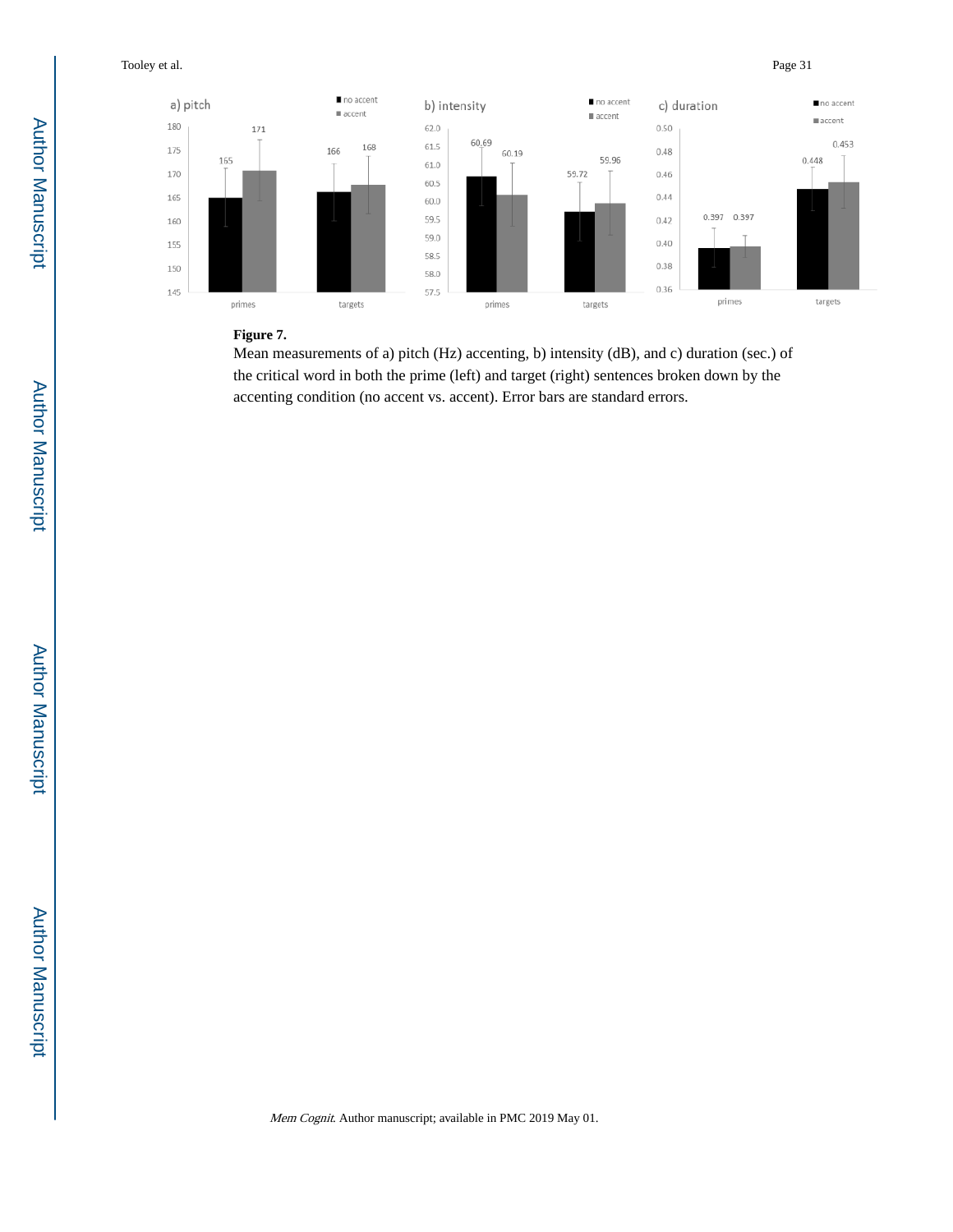

## **Figure 8.**

Model of Speech Production Including Prosodic Planning Message and structural formulation systems send signals to a prosodic signalling system that initiates prosodic production in the articulators. However, speech rate is controlled at a separate processing stage (the speech rate controller).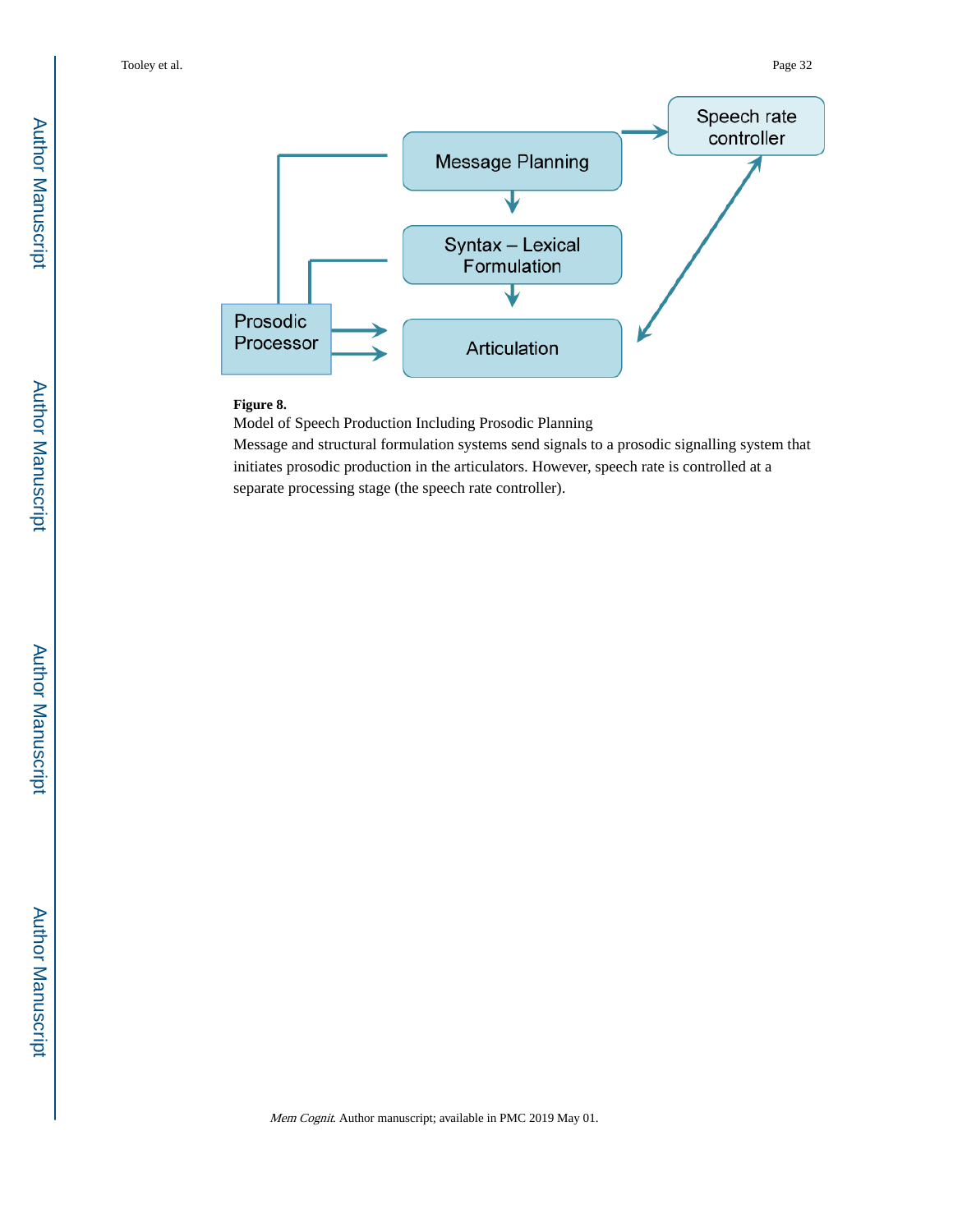### **Table 1**

Analyses of total sentence speaking duration for all sentences (primes and targets). The model includes random by-item and by-participant intercepts, and random by-participant slopes for estimates of Speaking Rate, Boundary, and Sentence Position.

|                                            |          | <b>Total Sentence Speaking Duration (sec.)</b> |          |
|--------------------------------------------|----------|------------------------------------------------|----------|
| <b>Predictor</b>                           | Estimate | St.error                                       | t-value  |
| Intercept                                  | 2.920    | 0.072                                          | $40.60*$ |
| Speech Rate                                | 0.092    | 0.019                                          | $4.81*$  |
| Boundary                                   | $-0.041$ | 0.019                                          | $-2.21*$ |
| Sentence Position                          | 0.022    | 0.023                                          | 0.98     |
| Speech Rate * Boundary                     | $-0.047$ | 0.039                                          | $-1.20$  |
| Speech Rate * Sentence Position            | $-0.088$ | 0.033                                          | $-2.69*$ |
| Boundary * Sentence Position               | $-0.022$ | 0.033                                          | $-0.68$  |
| Speech Rate * Boundary * Sentence Position | 0.013    | 0.066                                          | 0.19     |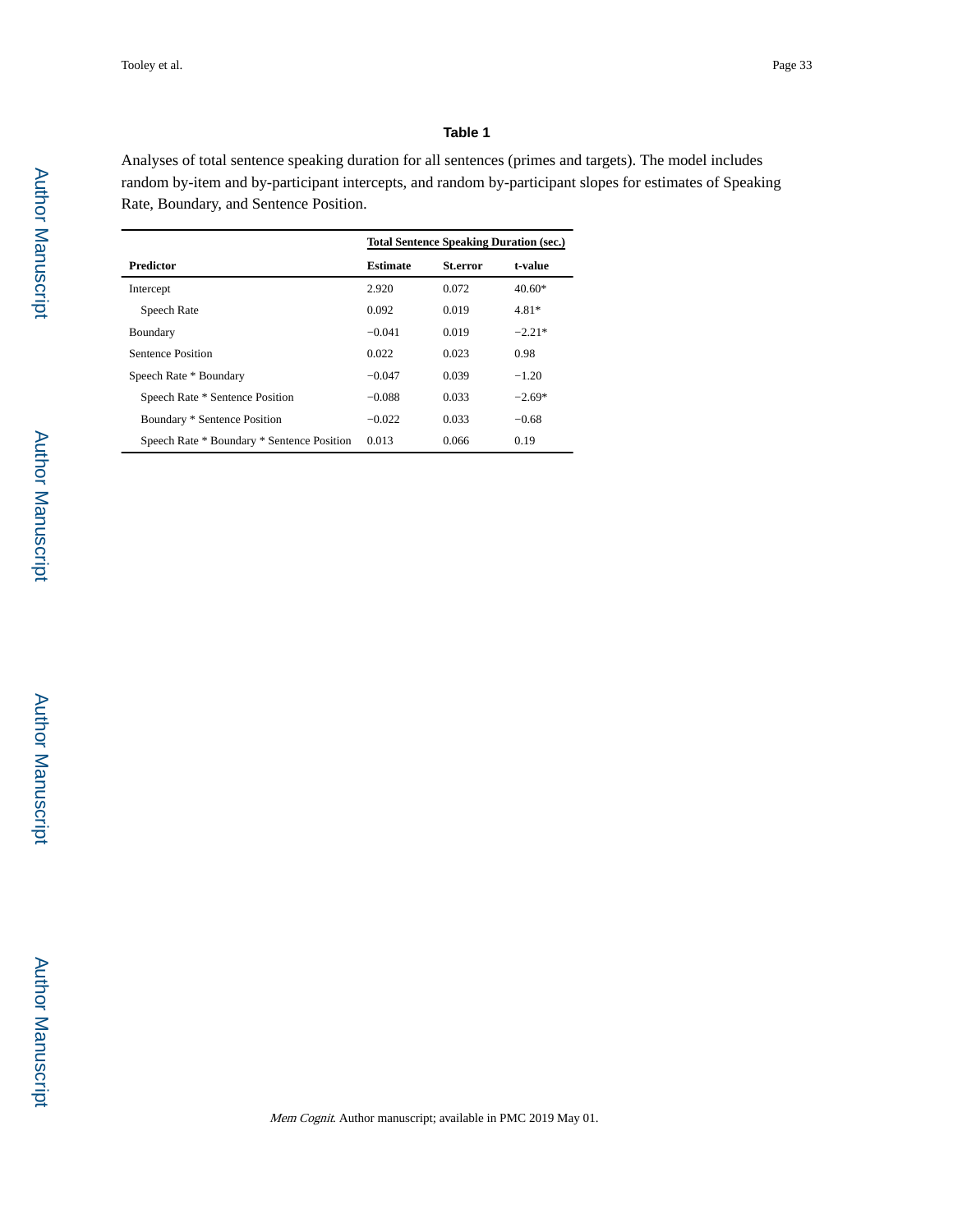Author Manuscript

**Author Manuscript** 

# **Table 2**

and Rate and Sentence Position. Model (b) includes random by-participant and by-item intercepts, and additive random slopes for estimates of all effects. includes random by-participant and by-item intercepts, and random slopes for estimates of all effects except the interactions between Rate and Boundary includes random by-participant and by-item intercepts, and random slopes for estimates of all effects except the interactions between Rate and Boundary and Rate and Sentence Position. Model (b) includes random by-participant and by-item intercepts, and additive random slopes for estimates of all effects. Analyses of perceived boundary production and word-and-pause durations at the critical sentence region of all sentences (primes and targets). Model (a) Analyses of perceived boundary production and word-and-pause durations at the critical sentence region of all sentences (primes and targets). Model (a)

|                                            | <b>Boundary production</b> |      |                      | Word-and-pause durations |                |                      |
|--------------------------------------------|----------------------------|------|----------------------|--------------------------|----------------|----------------------|
| Predictor                                  | Estimate                   | S.E. | N                    | <b>Estimate</b>          | S.E.           | $\ddot{}$            |
| Critical sentence region                   |                            |      |                      |                          |                |                      |
| Intercept                                  | $-0.61$                    | 0.18 | $-3.41$ <sup>*</sup> | 434                      | $\frac{8}{10}$ | 24.65*               |
| Speaking Rate                              | 0.22                       | 0.12 | $1.92^{7}$           | ų                        |                | $2.65*$              |
| Boundary                                   | $-0.72$                    | 0.12 | $-6.10$ <sup>*</sup> | $-34$                    |                | $-7.52$ <sup>*</sup> |
| Sentence Position                          | $-0.01$                    | 0.14 | $-0.06$              | $-12$                    |                | $-2.07$ <sup>*</sup> |
| Speaking Rate * Boundary                   | $-0.24$                    | 0.20 | $-1.21$              | $\tilde{c}$              |                | $-99$                |
| Speaking Rate *Sentence Position           | $\Xi$                      | 0.20 | 0.56                 | $-16$                    |                | $-1.84$ <sup>7</sup> |
| Boundary *Sentence Position                | 0.78                       | 0.26 | $3.01*$              | ಸ                        | σ              | $3.54$ <sup>*</sup>  |
| Speaking Rate *Boundary *Sentence Position | $-0.28$                    | 0.40 | $-0.71$              | $\overline{1}$           | Ξ              | $-21$                |

 $\vec{f}$  p  $\lt10$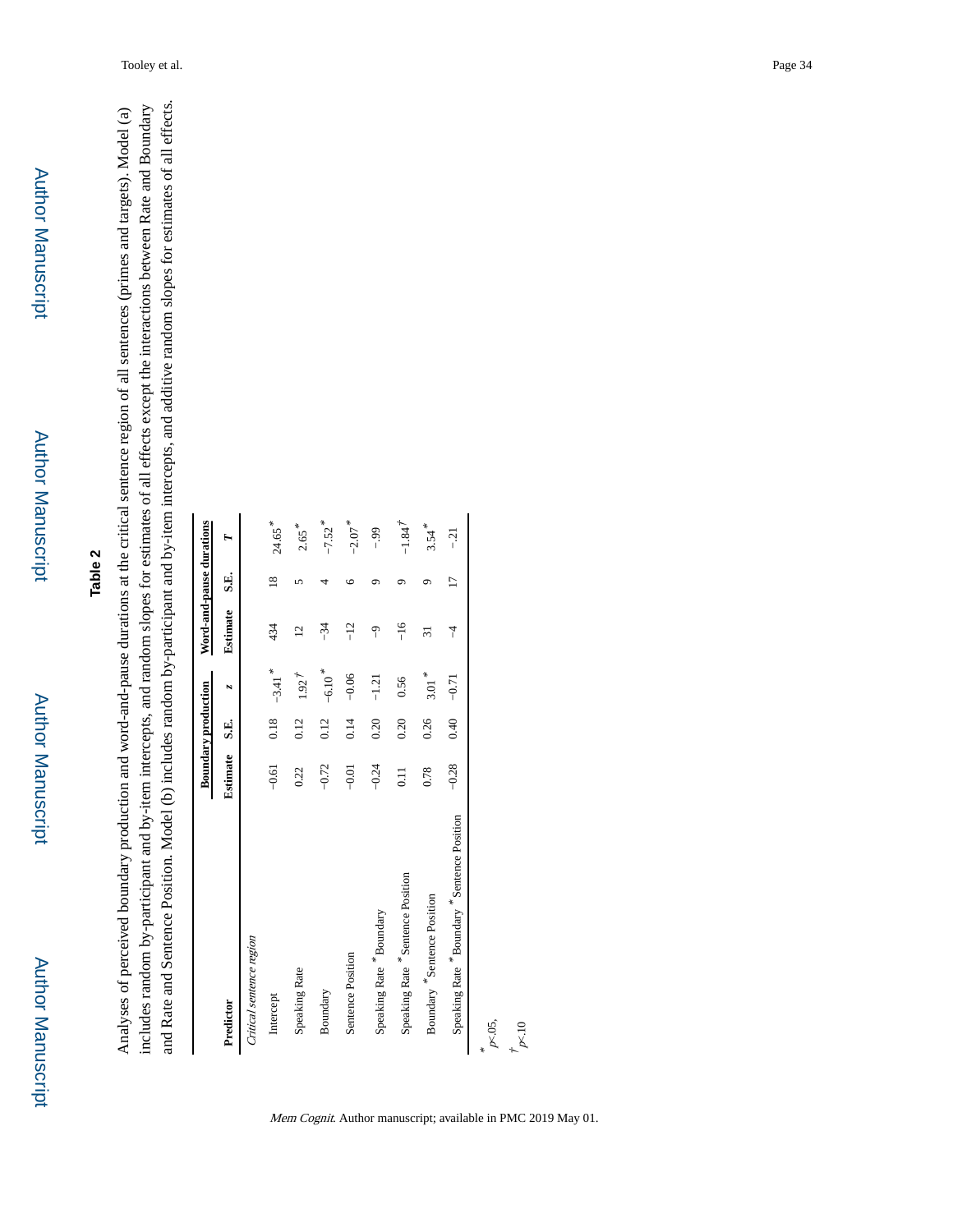Author Manuscript

**Author Manuscript** 

# **Table 3**

Model (a) includes random by-item and by-participant intercepts. Model (b) includes random by-participant and by-item intercepts, and additive random Model (a) includes random by-item and by-participant intercepts. Model (b) includes random by-participant and by-item intercepts, and additive random Results of analyses of perceived boundary production and word-and-pause durations at the critical sentence region of all sentences (primes and targets). Results of analyses of perceived boundary production and word-and-pause durations at the critical sentence region of all sentences (primes and targets). slopes for estimates of the effect of Boundary. slopes for estimates of the effect of Boundary.

| $-1.05$<br>0.738<br>0.812<br>Critical sentence region<br>Sentence Position<br>Ambiguity<br>Intercept<br>Predictor |                           |          |          |                           |          |
|-------------------------------------------------------------------------------------------------------------------|---------------------------|----------|----------|---------------------------|----------|
|                                                                                                                   | Estimate St.error z-value |          |          | Estimate St.error t-value |          |
|                                                                                                                   |                           |          |          |                           |          |
|                                                                                                                   | 0.125                     | $6.51*$  | 494      | $\frac{46}{5}$            | 33.78*   |
|                                                                                                                   | 0.0959                    | $-10.9*$ | $-7.94$  | 3.91                      | $-2.03*$ |
|                                                                                                                   | 0.0962                    | 7.674*   | 0.047    | 3.91                      | 0.01     |
| $-0.354$<br>Boundary                                                                                              | 0.0961                    | $-3.69*$ | $-38.57$ | $\overline{6}$ .          | $-6.32*$ |
| $-1.32$<br>Position * Ambiguity                                                                                   | 0.191                     | $-6.93*$ | $-0.569$ | 7.81                      | $-0.07$  |
| 0.455<br>Position * Boundary                                                                                      | 0.190                     | $2.39*$  | 45.37    | 7.82                      | 5.80*    |
| 0.00406<br>Ambiguity * Boundary                                                                                   | 0.192                     | 0.021    | 3.60     | 7.81                      | 0.46     |
| $-0.247$<br>Ambiguity * Boundary * Position                                                                       | 0.381                     | $-0.649$ | 1.50     | 15.6                      | 0.10     |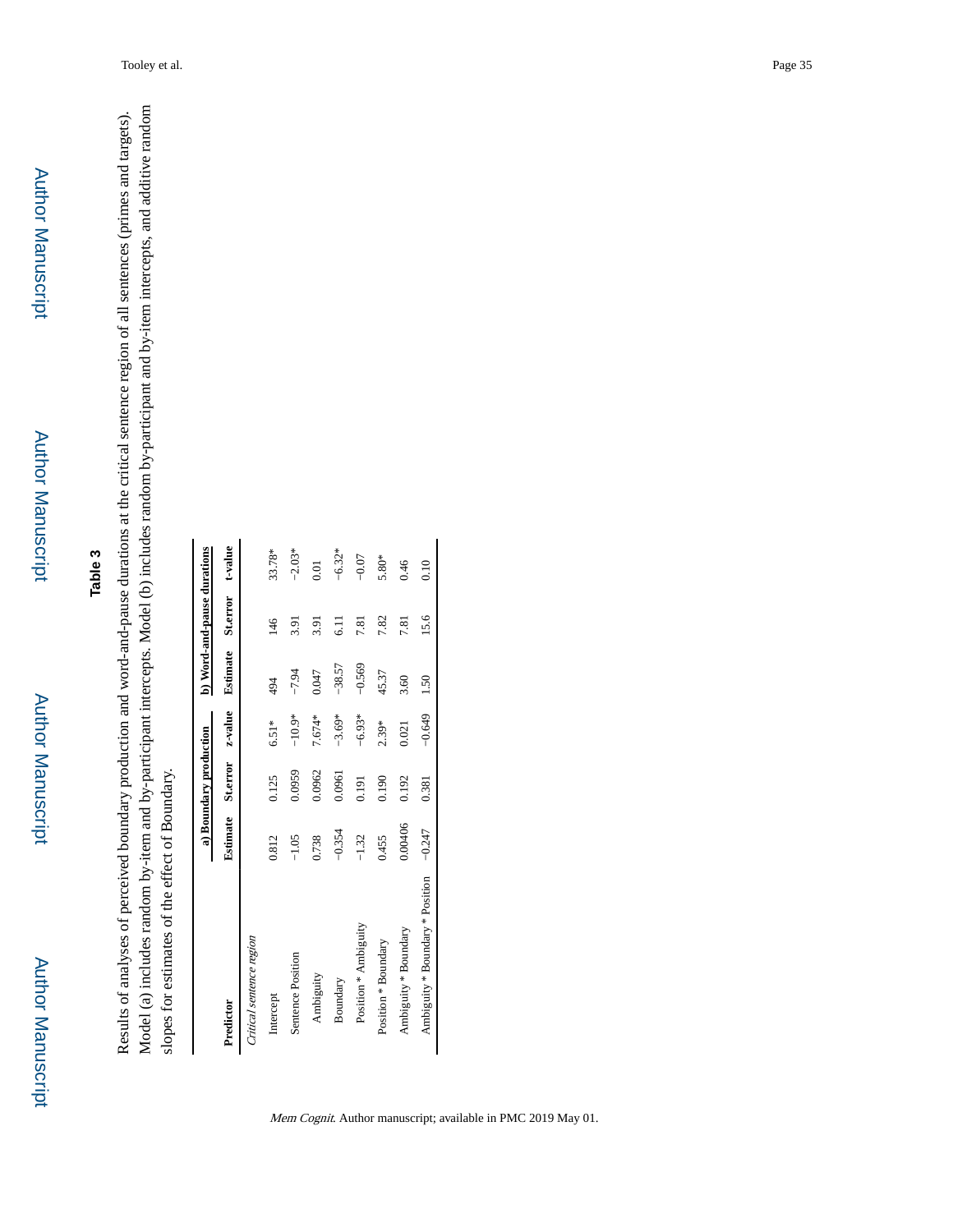#### **Table 4**

Results of analysis of perceived pitch accenting on the critical word in the prime and target sentences. The model includes random slopes and intercepts for participants and items.

|                                     |                 | <b>Perceived Level of Pitch Accenting</b> |          |
|-------------------------------------|-----------------|-------------------------------------------|----------|
| <b>Predictor</b>                    | <b>Estimate</b> | <b>St.error</b>                           | t-value  |
| Intercept                           | 1.997           | 0.062                                     | $32.31*$ |
| Pitch Accenting                     | 0.136           | 0.048                                     | $2.85*$  |
| <b>Sentence Position</b>            | 0.008           | 0.059                                     | 0.130    |
| Pitch Accenting * Sentence Position | $-0.222$        | 0.095                                     | $-2.32*$ |